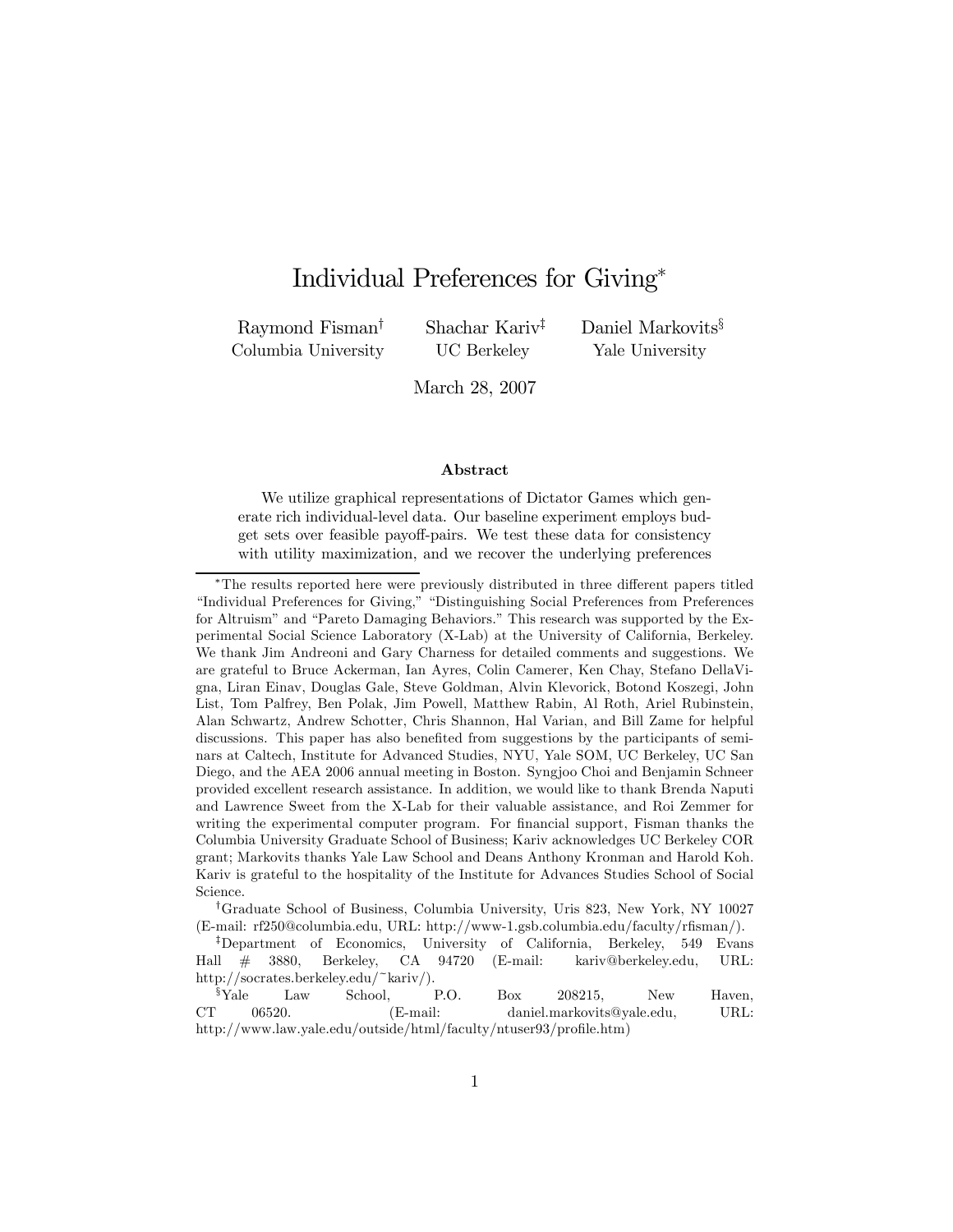for giving (tradeoffs between own payoffs and the payoffs of others). Two further experiments augment the analysis. An extensive elaboration employs three-person budget sets to distinguish preferences for giving from social preferences (tradeoffs between the payoffs of others). And an intensive elaboration employs step-shaped sets to distinguish between behaviors that are compatible with well-behaved preferences and those that are compatible only with not well-behaved cases.

JEL Classification Numbers: C79, C91, D64.

We study individual preferences for giving. Our experiments employ a graphical interface that allows subjects to see geometric representations of choice sets on a computer screen and to make decisions through a simple point-and-click response. The rich data generated by this design facilitate statistical analysis at the level of the individual subject with no need to pool data or assume homogeneity across subjects.

Our first experiment employs a modified dictator game, developed by James Andreoni and John H. Miller (2002), that varies the endowments and the prices of giving, so that a person self faces a menu of budget sets over his own payoff and the payoff of other. We begin our analysis by testing for consistency with utility maximization using revealed preference axioms. The broad range of budget sets that our experiment employs leads to high power tests of consistency. We find that most subjects exhibit behavior that appears to be almost optimizing so that the violations are minor enough to ignore for the purpose of constructing appropriate utility functions. We then move to estimate constant elasticity of substitution (CES) demand functions for giving at the individual level. The parameter estimates vary dramatically across subjects, implying that preferences for giving are very heterogeneous, ranging from perfect substitutes to Leontief. However, we do find that subjects display a pronounced (although far from monolithic) emphasis on increasing aggregate payoffs (the elasticity of substitution between the payoffs to persons self and other is smaller than  $-1$ ) rather than reducing differences in payoffs (the elasticity of substitution is greater than −1).

While *preferences for giving* govern the tradeoffs that self makes between his payoffs and the payoffs of *others* (all persons except self), social preferences govern the tradeoffs self makes among the payoffs to *others*. Although these two types of *distributional preferences* often operate together, as when we decide both how much to give to charity and how to allocate our donations across causes, they remain conceptually distinct.<sup>1</sup> Certainly there is no *a priori* reason to insist that preferences for giving and social

<sup>&</sup>lt;sup>1</sup>The terms "distributional preferences" and "social preferences" have been used inter-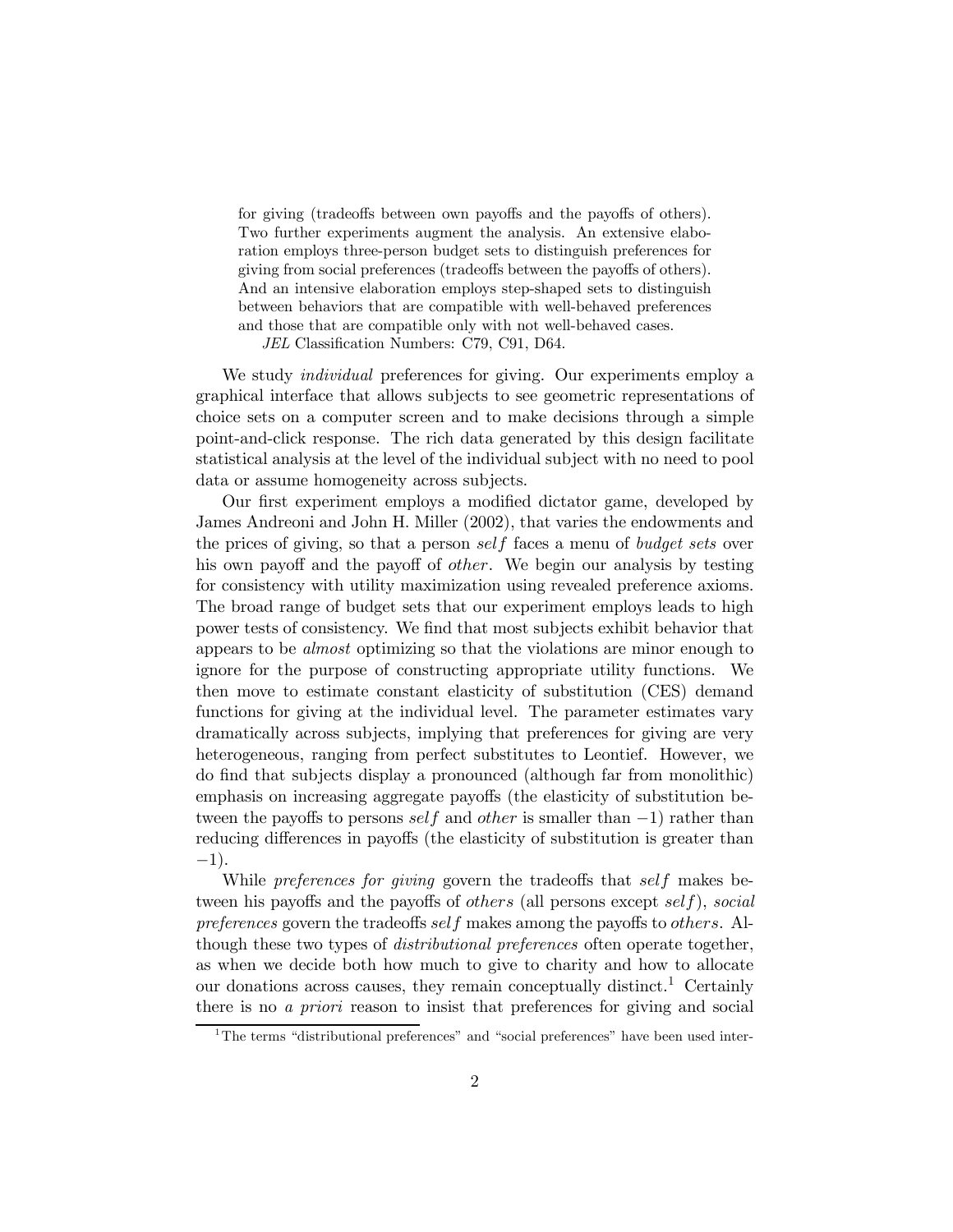preferences have the same (or even a similar) form. In order to distinguish preferences for giving from social preferences and to compare these two classes of distributional preferences, we use three-person dictator games that vary the prices of giving, so that self faces a menu of budget sets over his own payoff and the payoffs of two others.

With the three-person data, we extend the conclusions of the two-person experiment that preferences for giving are highly heterogeneous. We also compare preferences for giving and social preferences and find (although with a few interesting exceptions) that subjects employ a unified approach to efficiency-equity tradeoffs across both realms. Thus, although there is considerable heterogeneity in preferences for giving and social preferences across subjects, there is a strong positive association between preferences for giving and social preferences *within* subjects.

According to Sidney N. Afriat's (1967) theorem, our analysis over linear budget sets necessarily treats preferences as well-behaved (continuous, increasing and concave), since price and quantity data do not allow us to distinguish between decisions that are compatible with a well-behaved utility function and those that are compatible only with less well-behaved cases. This is crucial, since several prominent theories of distributional preferences, namely difference aversion models, posit a utility function that is not wellbehaved, and the aim of our analysis is to identify "correct" individual-level utility functions. We therefore turn to a version of our experimental design in which each subject faces a menu of step-shaped sets (as illustrated in Figure 1 below) representing the feasible monetary payoffs to person self and one other.

The step-shaped set enables us to differentiate among various prototypical preferences — competitive, self-interested, lexself (lexicographic for self over other), difference averse, and social welfare. Most importantly, the non-convexity and sharp nonlinearity of the step-shaped constraint means that self always faces choices with an extreme price of giving. In this context, either self or other must be made monetarily strictly worse off in order to create greater equality or greater inequality. With the step-shaped data, we extend the conclusion of the linear budget set experiments that preferences for giving vary widely across subjects, ranging from competitive to selfish to lexself (the single commonest form) to difference averse to social welfare. Moreover, some of our difference averse subjects (and some other subjects also) systematically display behaviors that are consistent only

changeably in the literature. Nevertheless, the distinctions that we draw are straightforward and (as our analysis reveals) capture important differences.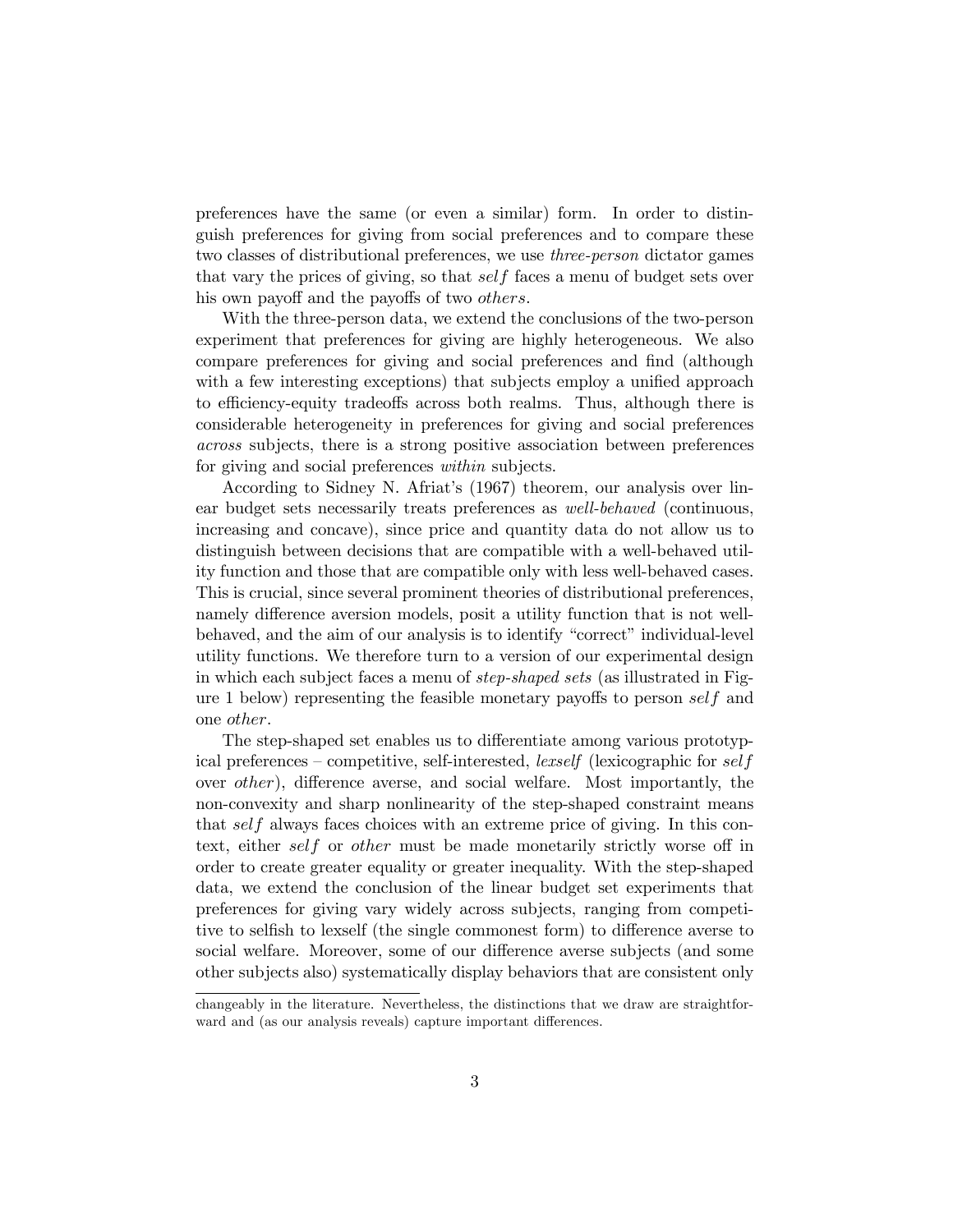with not well-behaved preferences. Finally, several of our subjects display a balance of selfishness and difference aversion that leads them to make allocations that cannot be accommodated by the canonical models of distributional preferences encapsulated in Gary Charness and Matthew Rabin (2002).

Our paper contributes to a large and growing body of work on distributional preferences, including George E. Loewenstein, Leigh Thompson and Max H. Bazerman (1989), Gary E. Bolton (1991), Rabin (1993), David K. Levine (1998), Ernst Fehr and Klaus M. Schmidt (1999), Bolton and Axel Ockenfels (1998, 2000), Charness and Rabin (2002), and Andreoni and Miller (2002) among others (Colin F. Camerer (2003) provides a comprehensive discussion). First, we extend the analysis Andreoni and Miller (2002) by collecting richer data about preferences for giving. Second, we present an extensive elaboration that uses three-person budget sets to distinguish preferences for giving from social preferences. Third, we present an intensive elaboration that employs step-shaped sets to provide further tests of the structure of preferences for giving.<sup>2</sup>

The rest of the paper is organized as follows. Section 1 describes the experimental design and procedures. Sections 2 and 3 provide the results from the budget set experiments and Section 4 from the step-shaped experiment. Section 5 unifies the results and contains some concluding remarks. All individual-level estimates and technical digressions are relegated to appendices.

# 1 Design and Procedures

In this section, we define a number of concepts and terms that will be used throughout the paper and describe the theory on which the experimental design is based as well as the design itself.

### 1.1 Two-person budget sets

We denote persons self and other by s and  $o$ , respectively, and the associated monetary payoffs by  $\pi_s$  and  $\pi_o$ . The set of feasible payoff pairs  $\pi = (\pi_s, \pi_o)$  may take many forms. Yet in a typical dictator experiment,

<sup>2</sup>Syngjoo Choi, Ray Fisman, Douglas M. Gale, and Shachar Kariv (2007) employ a similar experimental methodology to study decisions under uncertainty. While the papers share a similar experimental methodology that allows for the collection of many observations per subject, they address very different questions and produce very different behaviors.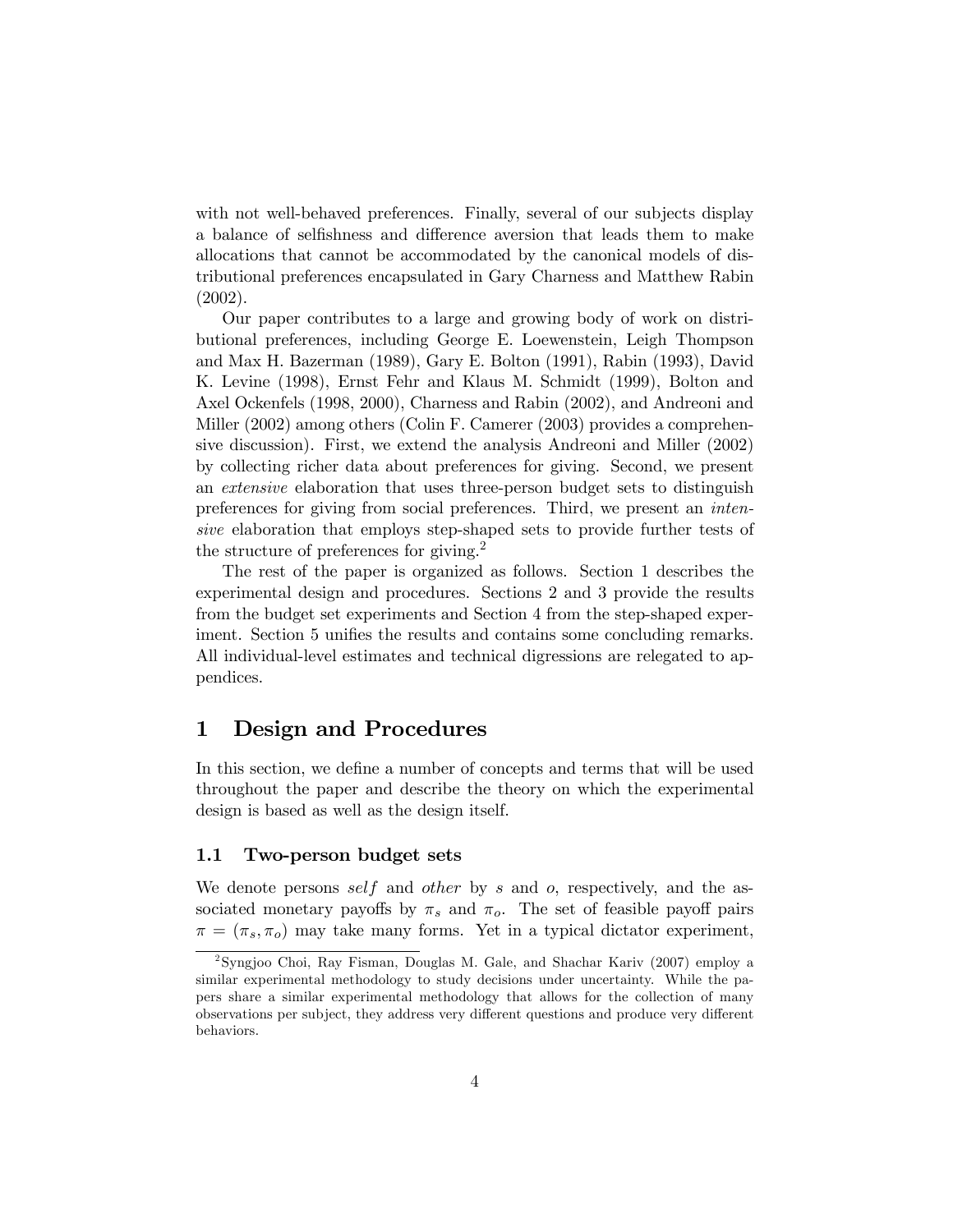subject self divides his endowment m between self and an anonymous other such that  $\pi_s + \pi_o = m$ . This framework restricts the set of feasible payoff pairs to the line with a slope of  $-1$ , so that the problem faced by self is simply allocating a fixed total income between self and other. The simplest and perhaps most important generalization of the dictator game, developed by Andreoni and Miller (2002), maintains the assumption of linearity but allows an endowment to be spent on  $\pi_s$  and  $\pi_o$  at fixed price levels  $p_s$  and  $p_o$  such that  $p_s \pi_s + p_o \pi_o \leq m$ . This configuration creates *budget sets* over  $\pi_s$  and  $\pi_o$  where  $p_o/p_s$  is the *relative price of giving*.

Initially, we wish to examine whether the observed individual-level data could have been generated by a subject maximizing a utility function  $U_s =$  $u_s(\pi_s, \pi_o)$  that captures the possibility of giving. If a utility function  $u_s(\pi_s, \pi_o)$ that the choices maximize exists, then the techniques of demand analysis may be brought to bear on modeling and predicting behavior governed by these preferences. The crucial test for this is provided by the Generalized Axiom of Revealed Preference (GARP) which requires that if  $\pi$  is revealed preferred to  $\pi'$  then  $\pi'$  is not *strictly* directly revealed preferred to  $\pi$ . GARP is tied to utility representation through the following theorem, which was first proved by Afriat (1967). This statement of the theorem follows Hal R. Varian (1982):

**Afriat's Theorem** The following conditions are equivalent:  $(i)$  The data satisfy GARP. *(ii)* There exists a non-satiated utility function that rationalizes the data. *(iii)* There exists a continuous, increasing, concave, non-satiated utility function that rationalizes the data.

#### 1.2 Three-person budget sets

We next investigate choices made by  $self$  that have consequences for her own payoff and the payoffs of two anonymous others. This is of particular interest insofar as it facilitates the analysis of the two types of distributional preferences — preferences for giving (self versus others) and social preferences (other versus other). With a slight abuse of notation, we denote others by  $o = \{A, B\}$  and the associated monetary payoffs and corresponding prices by  $\pi_o = (\pi_A, \pi_B)$  and  $p_o = (p_A, p_B)$ . This configuration creates budget sets over  $\pi_s$  and  $\pi_o = (\pi_A, \pi_B)$ .

A common assumption used in demand analysis that allows for a clear demarcation between preferences for giving and social preferences is independence which entails that if  $\pi_o$  is preferred to  $\pi'_o$  for some  $\pi_s$ , then  $\pi_o$  is preferred to  $\pi'_{o}$  for all  $\pi_{s}$ . That is, the preferences of self over the payoffs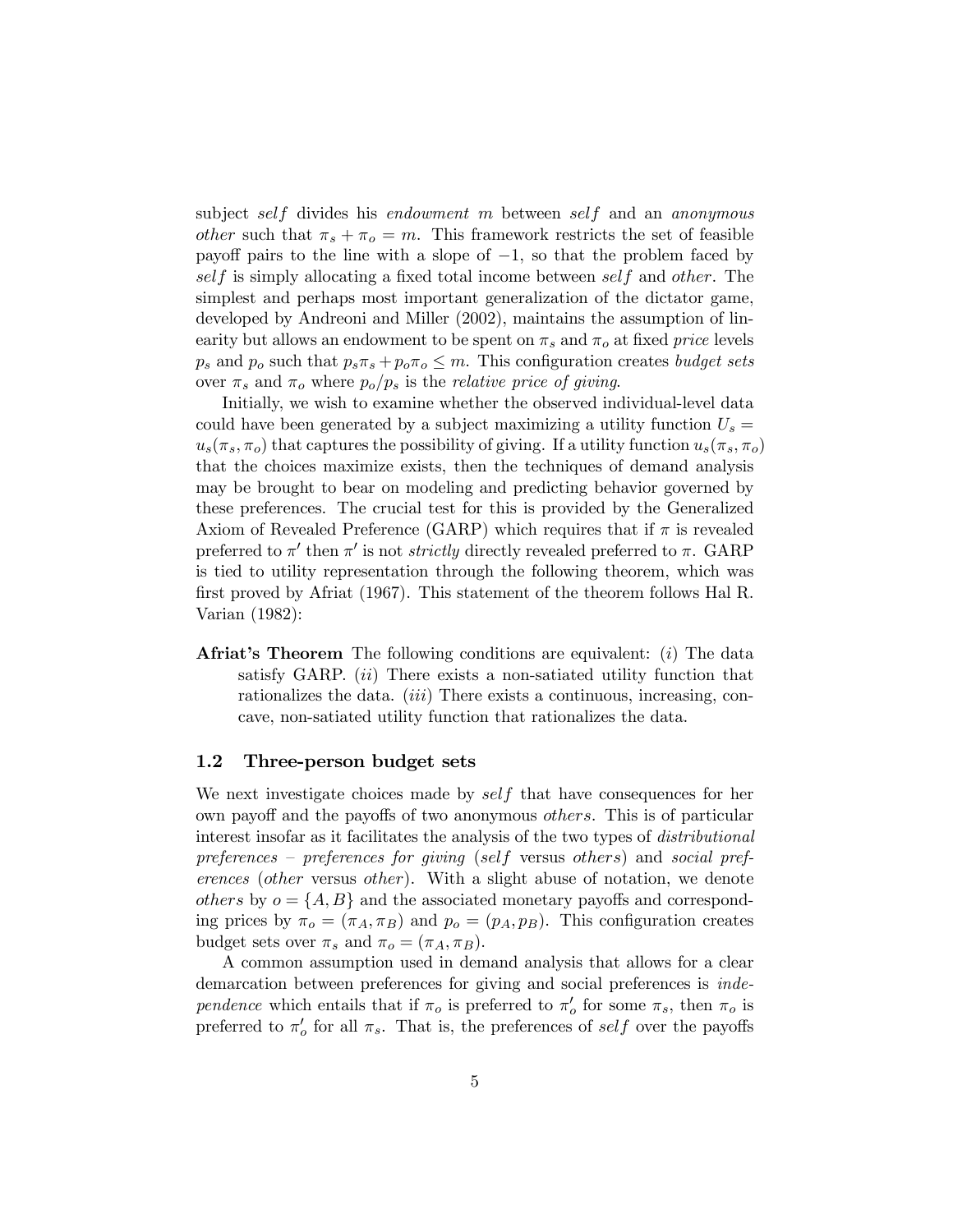of others are independent of her self-interestedness. If this independence property is satisfied, then the utility function  $u_s(\pi_s, \pi_o)$  is (weakly) sepa*rable* in the sense that we can find a *subutility* function  $w_s(\pi_A, \pi_B)$  and a macro function  $v_s(\pi_s, w_s(\pi_o))$  with  $v_s$  strictly increasing in  $w_s$  such that  $U_s \equiv v_s(\pi_s, w_s(\pi_o))$ . This formulation makes it possible to represent distributional preferences in a particularly convenient manner, because the macro utility function  $v_s(\pi_s, w_s(\pi_o))$  represents preferences for giving, whereas the subutility function  $w_s(\pi_A, \pi_B)$  represents social preferences.<sup>3</sup> Moreover, separability makes convenient (if restrictive) assumptions on the form of the utility function, which yield empirically testable restrictions on the relationship between preferences for giving and social preferences.

### 1.3 The step-shaped set

The equivalence of  $(i)$  and  $(ii)$  in Afriat's theorem establishes GARP as a direct test for whether the data from our budget set experiments may be rationalized by a utility function, and the equivalence of  $(ii)$  and  $(iii)$  tells us that when a rationalizing utility function exists, it may be chosen to be wellbehaved (continuous, increasing and concave). This last connection entails that when a rationalizing utility function exists, price and quantity data do not allow us to reject the hypothesis that it is well-behaved. The intuitive reason for this is that choices subject to linear budget constraints will never be made at points where the underlying utility function is not well-behaved. Hence, satisfying GARP entails only that choices are consistent with the utility maximization model, whereas the further implication of consistency with a well-behaved utility function is a consequence of the specification of the linear budget constraint.

Given these limitations, we analyze preferences for giving more intensively by studying decisions over step-shaped sets. This enables us to distinguish effectively between choices that are compatible with a well-behaved utility function and those that are compatible only with less well-behaved cases. Figure 1 illustrates the step-shaped set in our experiment. In this case, there are only two *socially* optimal allocations:  $\pi^s = (\pi_s^s, \pi_o^s)$  maximizes the payoff for  $self$ ; and  $\pi^o = (\pi_s^o, \pi_o^o)$  maximizes the payoff for *other*. It should be noted that  $\pi^s$  and  $\pi^o$  cannot be ranked. Thus, the step-shaped set can also be interpreted as presenting subjects with monetarily incompa-

<sup>3</sup>Edi Karni and Zvi Safra (2000) introduce an axiomatic model of choice among random social allocation procedures. Their utility representation is also decomposed in a similar way, and they also provide conditions under which the representation is *additively* separable.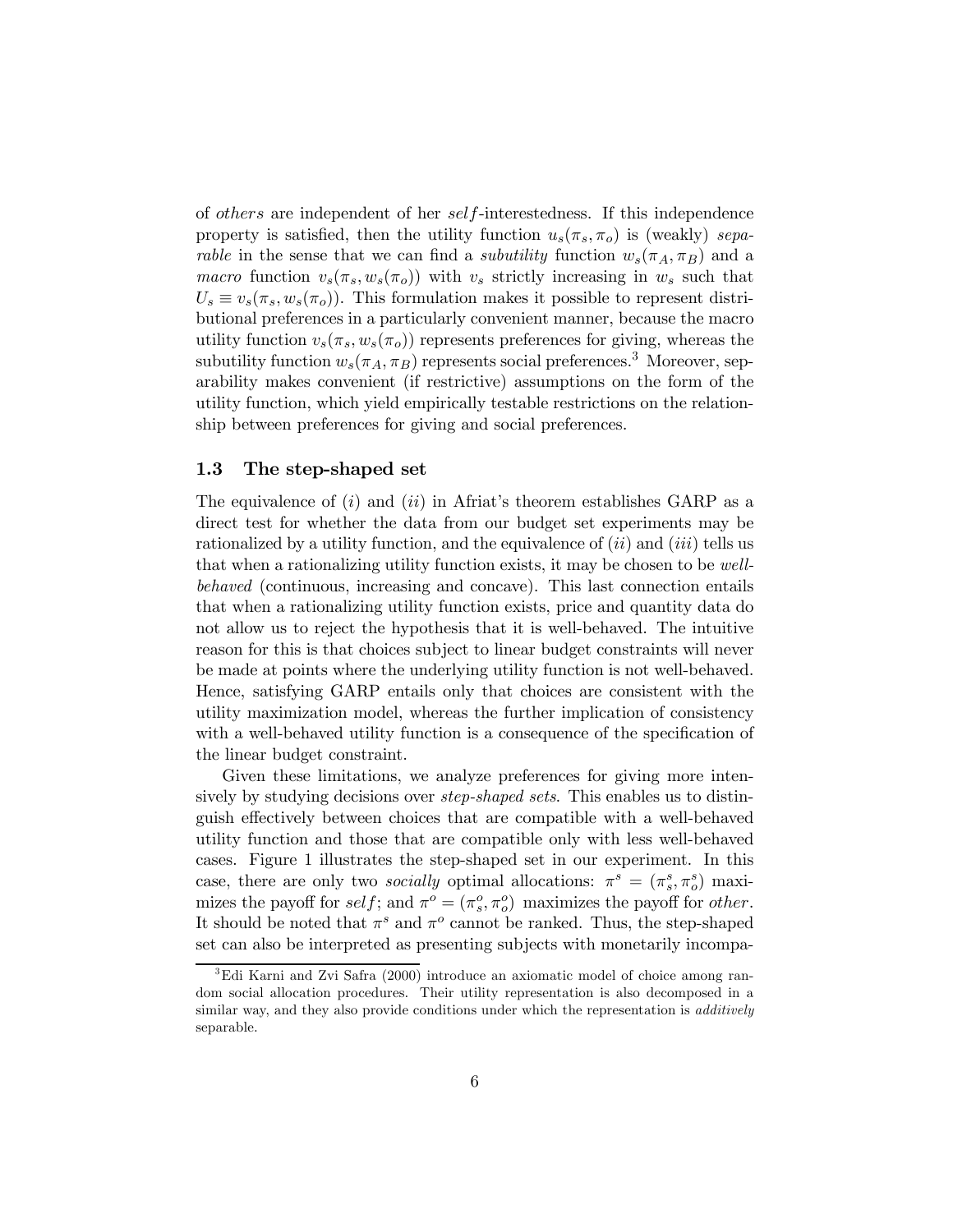rable *binary* choices like those commonly employed in experiments of distributional preferences, with the added possibility of free-disposal. Accordingly, while the step-shaped set follows prior literature in using binary dictator games, it does not "force" subjects into discrete choices and thus permits reducing or increasing differences in payoffs.

#### [Figure 1 here]

Certain choices within a step-shaped constraint may readily be associated with various prototypical distributional preferences. To aid us in developing these associations, we first define an allocation as *self-* (*other-*) damaging if and only if self- (other-) monetary improvements can be made. Figure 1 also depicts the subsets of the step-shaped constraint associated with each type of damaging behavior. The horizontal subsets

$$
\Pi^1 = \{ \pi : \pi_s = \pi_s^s, 0 < \pi_o < \pi_o^s \} \text{ and } \Pi^3 = \{ \pi : \pi_s = \pi_s^o, \pi_o^s < \pi_o < \pi_o^o \}
$$

involve *other*-damaging behavior (that disposes payoffs of *other*), whereas the vertical subsets

$$
\Pi^2 = \{ \pi : \pi_o = \pi_o^s, \pi_s^o < \pi_s < \pi_s^s \} \text{ and } \Pi^4 = \{ \pi : \pi_o = \pi_o^o, 0 < \pi_s < \pi_s^o \}
$$

involve self-damaging behavior (that disposes payoffs of self).

We further distinguish *inequality-decreasing* from *inequality-increasing*  $self$ - and other-damaging behavior. Whether self- or other-damaging behavior is inequality increasing or decreasing depends on  $\pi^s$  and  $\pi^o$ , and on  $\pi^e$ , which is the *unique* equal  $\pi^e_s = \pi^e_o$  allocation on the step-shaped constraint. More precisely, a self- or other-damaging allocation  $\pi$  is inequalitydecreasing if  $|\pi, \pi^e| < |\pi^i, \pi^e|$  where  $\pi^i > \pi$  for some person  $i = o, s$ and inequality-increasing otherwise.<sup>4</sup> That is, allocation  $\pi$  is inequalitydecreasing (increasing) if it is closer to (further from)  $\pi^e$  relative to either  $\pi^s$  or  $\pi^o$ . Indeed, in contrast to choices made on linear budget sets, reducing or increasing differences in payoffs involves self- or other-damaging behavior.

By separating decisions that damage self and that damage other and distinguishing between decisions that are inequality-increasing and inequalitydecreasing, we can differentiate among various prototypical distributional

<sup>&</sup>lt;sup>4</sup>Notice that  $\pi^d = (\pi_s^o, \pi_o^s)$  is the only allocation on the step-shaped constraint that involves both self- and other-damaging behavior. We shall say that  $\pi^d$  is inequalitydecreasing if  $|\pi^d, \pi^e| < |\pi^i, \pi^e|$  for all  $i = o, s$  and apply an analogous characterization of the circumstance in which  $\pi^d$  is inequality-increasing.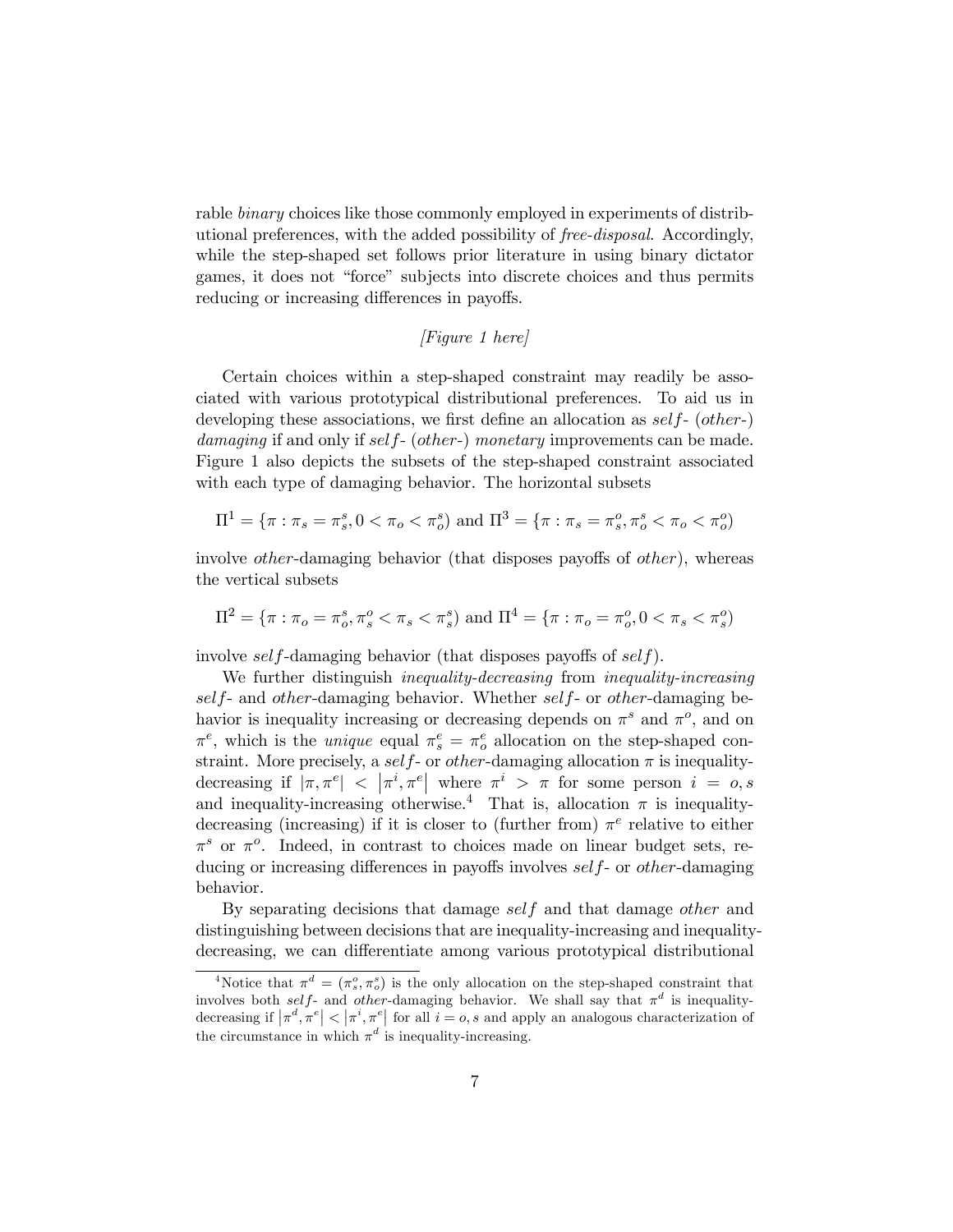preferences: (i) competitive preferences, where utility increases in the difference  $\pi_s - \pi_o$ , are consistent only with the competitive allocation  $\pi^c = (\pi_s^s, 0)$ ; (ii) narrow self-interest or selfish preferences, where utility depends only on  $\pi_s$ , are consistent with any allocation  $\pi$  where  $\pi_s = \pi_s^s$ ; (iii) difference aversion preferences, where utility increases in  $\pi_s$  and decreases in the difference  $\pi_s - \pi_o$ , are generally consistent with the allocations  $\pi^s$  and  $\pi^e$  if  $\pi_s^e = \pi_s^o$ ; (iv) social welfare preferences, where utility increases in both  $\pi_s$  and  $\pi_o$ , are consistent only with  $\pi^s$  and  $\pi^o$ ; (v) lexself preferences, where utility is lexicographic for  $\pi_s$  over  $\pi_o$ , are consistent with  $\pi^s$  only. These definitions are inspired by the model of Charness and Rabin (2002), which embeds several canonical models of distributional preferences as special cases. We refer the interested reader to Appendix I for more details.

Notice that within the linear budget set, competitive, selfish and lexself preferences are all consistent with only the "selfish" allocation  $\pi = (m/p_s, 0)$ , so that tests of behavior that employ only such sets cannot distinguish among these preferences completely. Hence, the step-shaped set differs from the linear budget set in two ways. First, it does not allow for incremental efficient sacrifices that decrease inequality and therefore provides a challenging test of difference aversion. Second, it also permits distributional preferences that increase inequality such as selfishness and competitiveness. Thus, the stepshaped sets "span" a range of prototypical preferences, enabling a more refined classification of behaviors than was possible based solely on linear budget sets.

#### 1.4 Experimental procedures

The subjects in the experiments were recruited from all undergraduate classes and staff at UC Berkeley. The procedures used in the three versions of the experiment were identical, with the exception that the sets of feasible monetary payoff choices were different. The treatment was held constant throughout a given experimental session, and each subject participated in only one session. Each session consisted of 50 independent decisionproblems. In each decision problem, each subject was asked to allocate tokens between himself and an anonymous subject(s), where the anonymous subject(s) was chosen at random from the group of subjects in the experiment. Each choice involved choosing a point on a two- (three-) dimensional graph representing the set of possible payoff allocations  $\pi = (\pi_s, \pi_o)$ .

In the two- and three-person budget set versions (subjects ID 1-76 and ID 135-199, respectively), each decision problem started by having the computer select a budget set randomly from the set of budget sets that intersect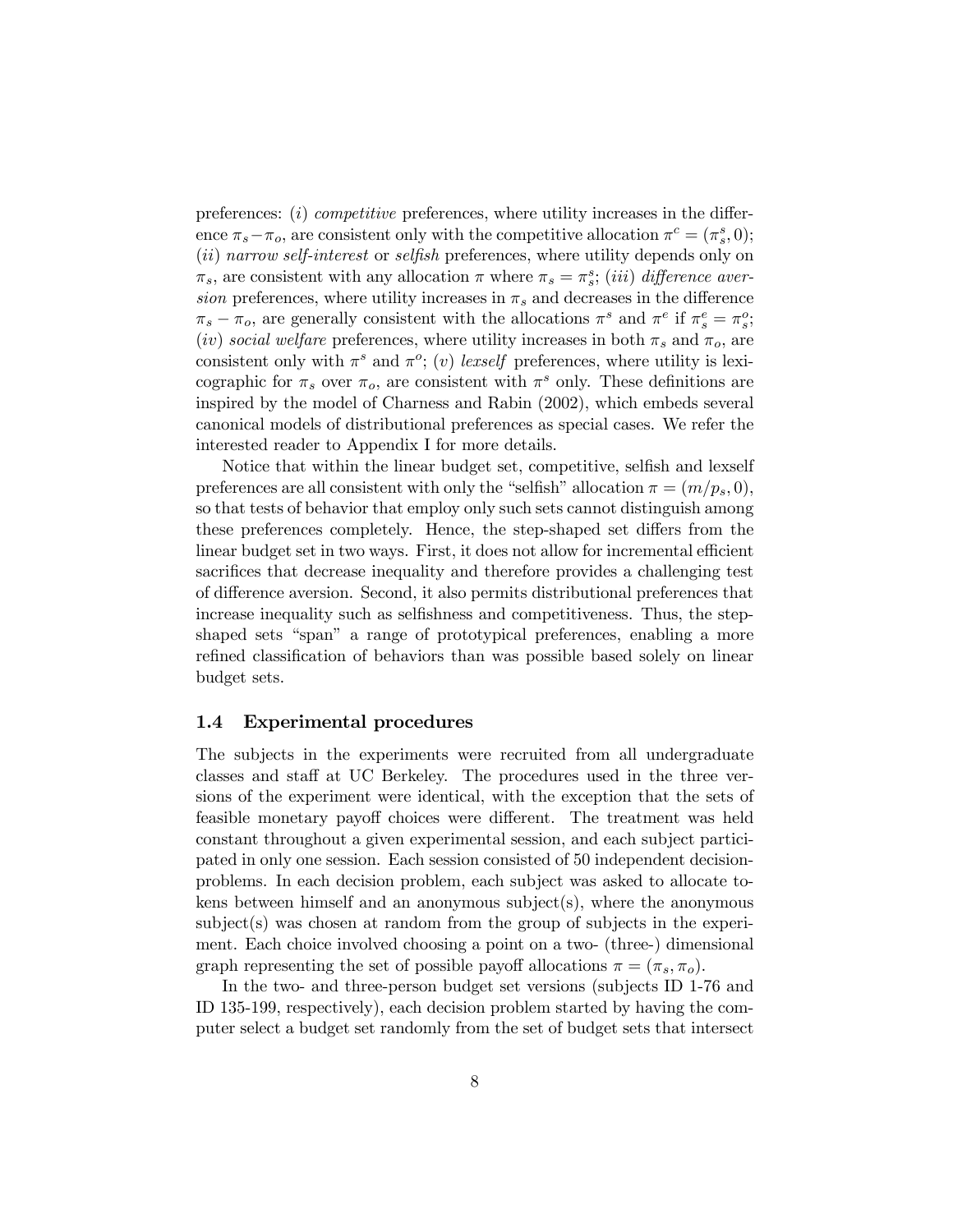with at least one of the axes at 50 or more tokens, but with no intercept exceeding 100 tokens. In the step-shaped version of the experiment (subjects ID 77-134), each decision problem started by having the computer select a set randomly from the set  $\{\pi : \pi \leq \pi^s\} \cup \{\pi : \pi \leq \pi^o\}$  where  $10 \leq \pi^s, \pi^o \leq 100$  and  $\pi^o_s < \pi^s_s$  and  $\pi^s_o < \pi^o_o$ . The sets selected for each subject in different decision problems were independent of each other and of the sets selected for any of the other subjects in their decision problems. In the two-person versions of the experiment, choices were not restricted to allocations on the constraints so that subjects could freely dispose of payoffs. In the three-person version, choices were restricted to allocations on the budget constraint, which made the computer program easier to use. The computer program dialog window is shown in the experimental instructions that are reproduced in Appendix II.

At the end of the experiment, the experimental program randomly selected one decision round to carry out for the purpose of generating payoffs. In the two-person versions, each subject received the tokens that he held in this round  $(\pi_s)$  and the subject with whom he was matched received the tokens that he passed  $(\pi_o)$ . Thus, as in Andreoni and Miller (2002), each subject received two groups of tokens, one based on his own decision to hold tokens and one based on the decision of another random subject to pass tokens. In the three-person version, each subject received the tokens that he held in this round  $(\pi_s)$  and the subjects with whom he was matched received the tokens that he passed ( $\pi_A$  and  $\pi_B$ ). Thus, each subject received three groups of tokens, one based on his own decision to hold tokens and two based on the decisions of two other random subjects to pass tokens. The computer program ensured that the same two subjects were not paired twice as self-other and other-self.

# 2 Two-person budget sets

#### 2.1 Data description

We begin with an overview of some basic features of the experimental data. Figure 2 depicts the distribution of the expenditure on tokens given to other as a fraction of total expenditure  $p_o\pi_o/(p_s\pi_s+p_o\pi_o)$ . We present the distribution for all allocations as well as the distributions by three price ratio terciles: intermediate prices of around  $1 (0.70 \le p_o/p_s \le 1.43)$ , steep prices  $(p_o/p_s > 1.43)$  and symmetric flat prices  $(p_o/p_s < 0.70)$ . For the full sample there is a local mode at the midpoint of 0.5 (note that we divide the bottom decile in half because of the very striking decline within this decile).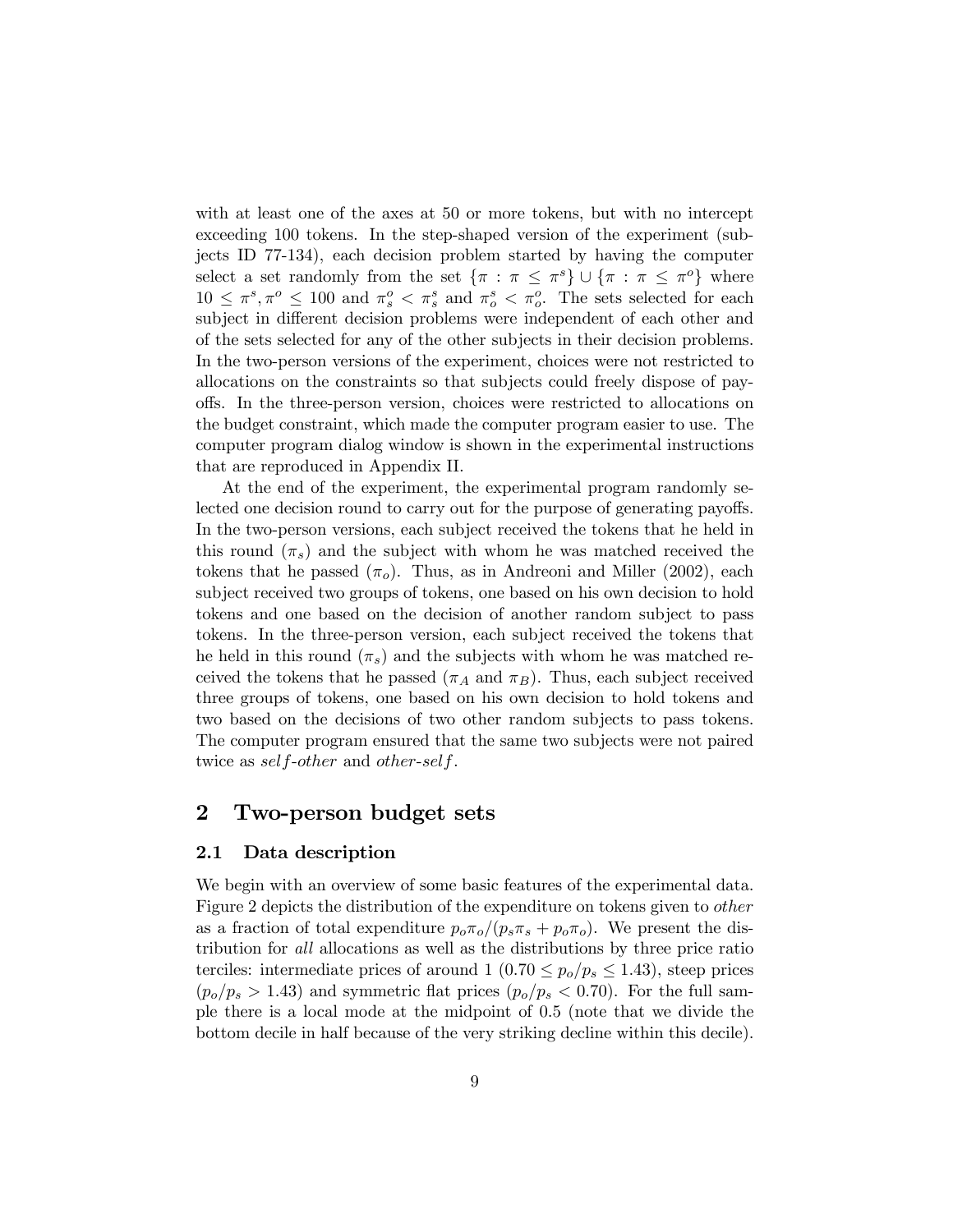The number of allocations then decreases as we move to the left, before increasing rapidly to selfish allocations of 0.05 or less of the total expenditure on tokens for other, which account for 40.5 percent of all allocations. This masks some heterogeneity by price. For the middle tercile, the pattern is somewhat more pronounced, while for the flat tercile, there is no peak at the midpoint. Not surprisingly, the distribution is generally further to the left for steeper-sloped budgets. The distributions of the tokens given to *other* as a fraction of the sum of the tokens kept and given  $\pi_o/(\pi_s + \pi_o)$  show similar patterns, though they are somewhat more skewed to the left.

### [Figure 2 here]

Compared with studies of split-the-pie dictator games, the mode at the midpoint is relatively less pronounced and the distribution is much smoother, even for the intermediate tercile allocations. Over all prices, our subjects gave to other about 19 percent of the tokens, accounting for 21 percent of total expenditure, which is very similar to typical mean allocations of about 20 percent in the studies reported in Camerer (2003). Hence, although the behaviors of our subjects vary widely at the aggregate level, important features of the experimental data are very similar to the data that come out of previous studies.

The aggregate distributions tell us little about the particular allocations chosen by individual subjects. Of our 76 subjects, 20 (26.3 percent) behaved perfectly selfishly. Only two (2.6 percent) subjects allocated all their tokens to self if  $p_s < p_o$  and to other if  $p_s > p_o$  implying utilitarian preferences, and two (2.6 percent) subjects made nearly equal expenditure on self and  $other$  indicating Rawlsian preferences.<sup>5</sup> We also find many intermediate cases, but these are difficult to see directly from the data due to the fact that both  $p$  and  $m$  shift in each new allocation.

### 2.2 Testing rationality

Before turning to GARP violations, we note initially that half of our subjects have no violations of *budget balancedness*  $(p_s \pi_s + p_o \pi_o < m)$  even with a narrow one token confidence interval.<sup>6</sup> If we allow for a five token

 ${}^{5}$ By comparison, Andreoni and Miller (2002) report that 40 subjects (22.7 percent) behaved perfectly selfishly, 25 subjects (14.2 percent) could fit with utilitarian preferences, and 11 subjects (6.2 percent) were consistent with Rawlsian preferences.

<sup>&</sup>lt;sup>6</sup>We allow for small mistakes resulting from the slight imprecision of subjects' handling of the mouse. Thus, the subsequent results allow for a narrow confidence interval of one token (for any  $\pi$  and  $\pi' \neq \pi$  if  $|\pi, \pi'| \leq 1$  then  $\pi$  and  $\pi'$  are treated as the same allocation).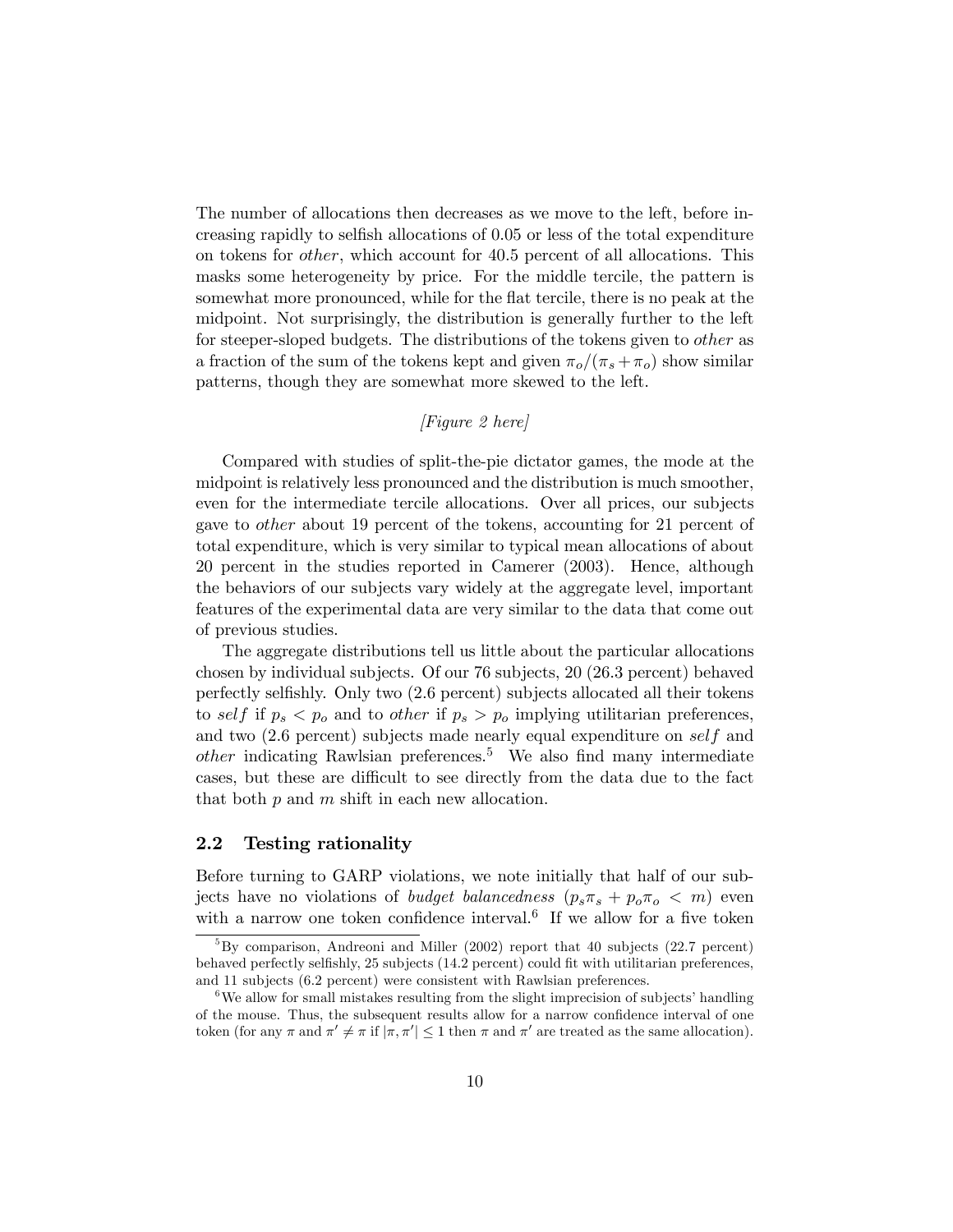confidence interval, 64 subjects (84.2 percent) have no violations of budget balancedness.7 We next assess how nearly the data comply with GARP by calculating Afriat's (1972) Critical Cost Efficiency Index (CCEI) which measures the amount by which each budget constraint must be adjusted in order to remove all violations of GARP. Hence, the CCEI is bounded between zero and one and can be interpreted as measuring the upper bound of the fraction of his wealth that person self is 'wasting' by making inconsistent choices. The closer the CCEI is to one, the smaller the perturbation of the budget constraints required to remove all violations and thus the closer the data are to satisfying GARP. Appendix III provides details on testing for consistency with GARP and other indices that have been proposed for this purpose by Varian (1991) and Martijn Houtman and J. A. H. Maks (1985).

Next, we generate a benchmark level of consistency with which we may compare our CCEI scores. As in Andreoni and Miller (2002), we use the test designed by Stephen G. Bronars (1987) that employs the choices of a hypothetical subject who randomizes uniformly among all allocations on each budget line as a benchmark. Figure 3 shows the distribution of CCEI scores generated by a sample of 25,000 hypothetical subjects and the actual distribution. It makes plain that the significant majority of our subjects came much nearer to consistency with utility maximization than random choosers and that their CCEI scores were only slightly worse than the score of one of the perfect utility maximizers.<sup>8</sup> We therefore conclude that most subjects exhibit behavior that appears to be *almost* optimizing in the sense that their choices nearly satisfy GARP, so that the violations are minor enough to ignore for the purposes of recovering preferences or constructing appropriate utility functions.

### [Figure 3 here]

#### 2.3 Econometric specification

Our subjects' CCEI scores are sufficiently near one to justify treating the data as utility-generated, and Afriat's theorem tells us that the underlying

 ${}^{7}$ A few subjects required large confidence intervals to remove *all* budget balancedness violations, but these subjects also have many GARP violations even if the choices that violate budget balancedness are removed.

 $8By$  comparison, Andreoni and Miller (2002) report that only 18 of their 176 subjects (10.2 percent) violated GARP, and of those only 3 had CCEI scores below the 0.95 threshold. This is as expected, as our subjects were given a larger and richer menu of budget sets, which provides more opportunities to violate GARP.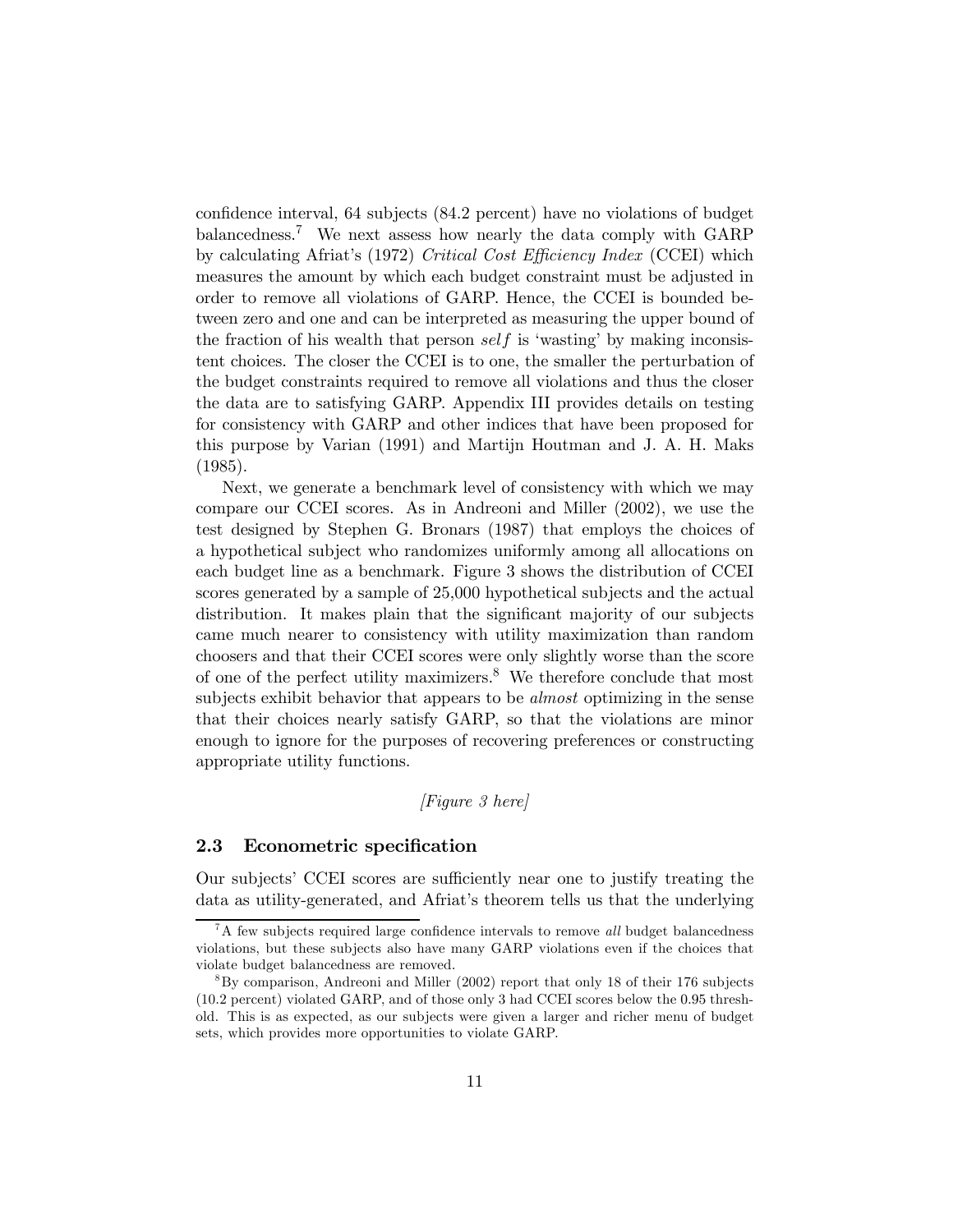utility function  $u_s(\pi_s, \pi_o)$  that rationalizes the data can be chosen to be wellbehaved. Like Andreoni and Miller (2002), we further assume that  $u_s(\pi_s, \pi_o)$ is a member of the constant elasticity of substitution (CES) family given by

$$
U_s = [\alpha(\pi_s)^{\rho} + (1-\alpha)(\pi_o)^{\rho}]^{1/\rho}
$$

where  $\alpha$  represents the relative weight on the payoff for self,  $\rho$  represents the curvature of the indifference curves, and  $\sigma = 1/(\rho - 1)$  is the (constant) elasticity of substitution. When  $\alpha = 1/2$ ,  $U_s \rightarrow \pi_s + \pi_o$  (the purely utilitarian case) as  $\rho \to 1$ , and  $U_S \to \min\{\pi_s, \pi_o\}$  (the Rawlsian case) as  $\rho \rightarrow -\infty$ . As  $\rho \rightarrow 0$ , the indifference curves approach those of a Cobb-Douglas function, which implies that the expenditures on tokens kept and given are equal to fractions  $\alpha$  and  $1 - \alpha$  of the endowment m, respectively. Further, if  $\rho > 0$  ( $\rho < 0$ ) a fall in the relative price of giving  $p_o/p_s$  lowers (raises) the expenditure on tokens given to other as a fraction of total expenditure. Thus, any  $\rho > 0$  ( $\sigma < -1$ ) indicates distributional preferences weighted towards increasing total payoffs, whereas any  $\rho < 0$  (-1 <  $\sigma < 0$ ) indicates distributional preferences weighted towards reducing differences in payoffs.

The CES demand function is given by

$$
\pi_s(p_s, p_o, m) = \left[\frac{g}{\left(\frac{p_o}{p_s}\right)^r + g}\right] \frac{m}{p_s}
$$

where  $r = -\rho/(1-\rho)$  and  $g = [\alpha/(1-\alpha)]^{1/(1-\rho)}$ . This generates the following individual-level econometric specification for each subject  $n$ :

$$
\frac{p_{s,n}\pi^t_{s,n}}{m_n^t} = \frac{g_n}{(\frac{p_{o,n}^t}{p_{s,n}^t})^{r_n} + g_n} + \epsilon_n^t
$$

where  $t = 1, ..., 50$  and  $\epsilon_n^t$  is assumed to be distributed normally with mean zero and variance  $\sigma_n^2$ . We generate estimates of  $\hat{g}_n$  and  $\hat{r}_n$  using non-linear tobit maximum likelihood, and use this to infer the values of the underlying CES parameters  $\hat{\alpha}_n$  and  $\hat{\rho}_n$  (we generate virtually identical parameter values using non-linear least squares). Before proceeding to the estimations, we omit the 11 subjects (26.3 percent) with CCEI scores below 0.80, as the choices of subjects with CCEI scores not sufficiently close to one cannot be utility-generated. We also screen out 20 subjects (14.5 percent) with uniformly selfish allocations (average  $p_s \pi_s/m \geq 0.95$ ) whose preferences are easily identifiable. This leaves a total of 45 subjects (59.2 percent) for whom we need to recover the underlying preferences by estimating the CES model. Appendix IV presents, subject by subject, the results of the estimations.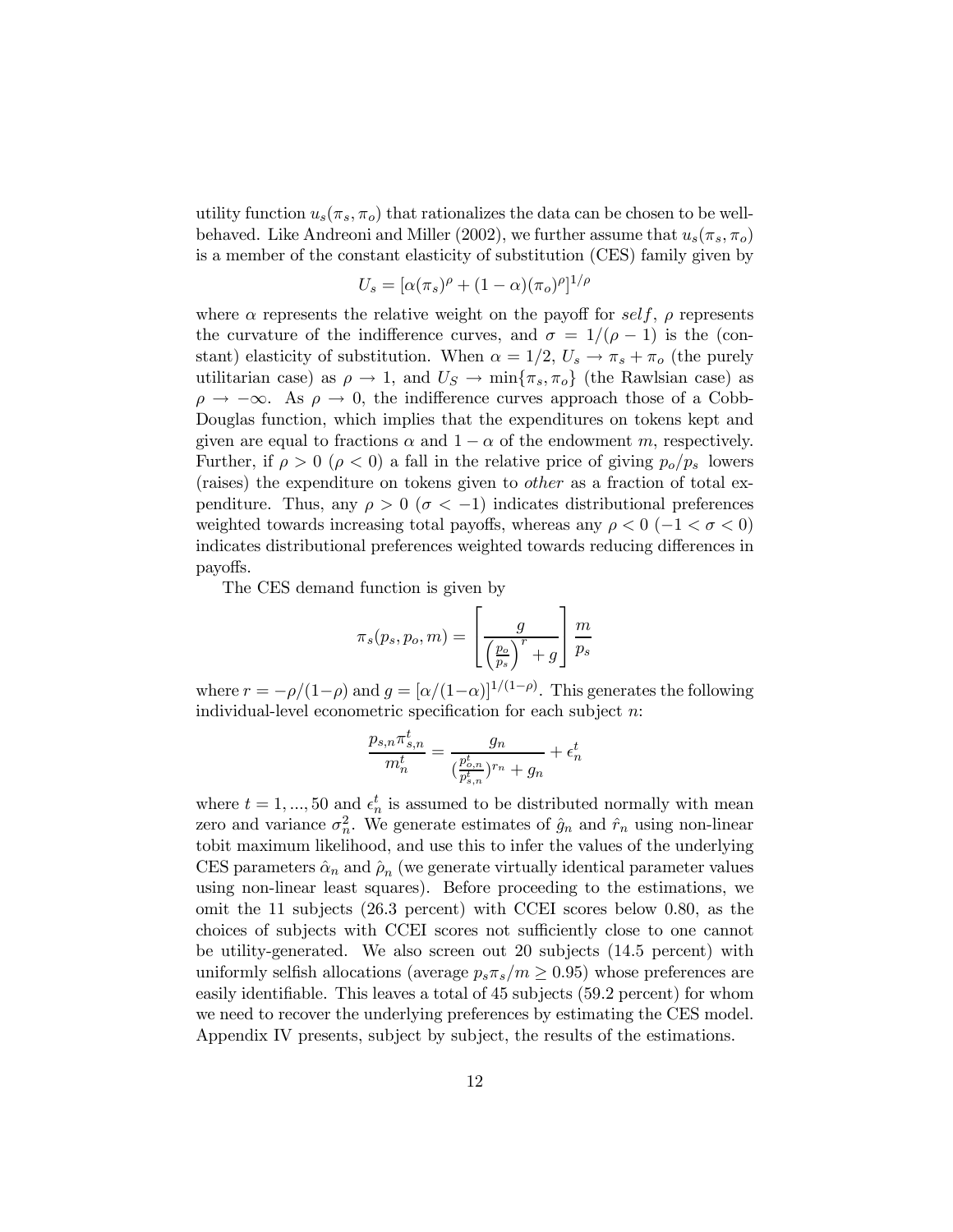### 2.4 Preferences for giving

Of the 45 subjects with consistent, non-selfish preferences, two subjects (4.4 percent) have perfect substitutes preferences ( $\hat{\rho} \approx 1$ ), five subjects (11.1) percent) exhibit Cobb-Douglas preferences ( $\hat{\rho} \approx 0$ ), and two subjects (4.4 percent) exhibit Leontief preferences ( $\hat{\rho}$ -values far below 0). More interestingly, there are many subjects with intermediate values of  $\hat{\rho}$ : 22 subjects (48.9 percent) show a preference for increasing total payoffs  $(0.1 \le \hat{\rho} \le 0.9)$ . The 14 other subjects (31.1 percent) show a preference for reducing differences in payoffs ( $-0.9 \le \hat{\rho} \le -0.1$ ). Therefore, like Charness and Rabin (2002), our results lean overall toward a social welfare conception of preferences.9 To economize on space and to facilitate comparison across the two- and three-person budget set experiments, we will present the estimation results in the form of figures together with those of the three-person experiment.

# 3 Three-person budget sets

#### 3.1 Data description

We next provide an overview of some important features of the three-person experimental data, which we summarize by reporting the distribution of allocations in a number of ways. Figure 4 depicts the distribution of the expenditure on tokens given to others as a fraction of total expenditure  $p_o\pi_o/(p_s\pi_s+p_o\pi_o)$ , and compares it with the analogous distribution in the two-person experiment. The distributions are quite similar, although, perhaps as expected, in the three-person case, subjects gave more than half of the tokens to *others* with greater frequency than in the two-person case.

# [Figure 4 here]

Interestingly, only seven subjects (10.8 percent) in the three-person experiment spent, on average, more than half of their endowment on tokens given to others. We consider this to be surprisingly low, although no subjects in the two-person experiment spent more than half of their endowment on others on average. Overall, subjects gave approximately 26 percent of the tokens to others accounting for 25 percent of total expenditure, which

<sup>9</sup>Charness and Rabin (2005) extend the Charness-Rabin model, adding nondistributional parameters. They estimate population means from data on sequential twoperson games and find significant effects for both distributional and non-distributional parameters.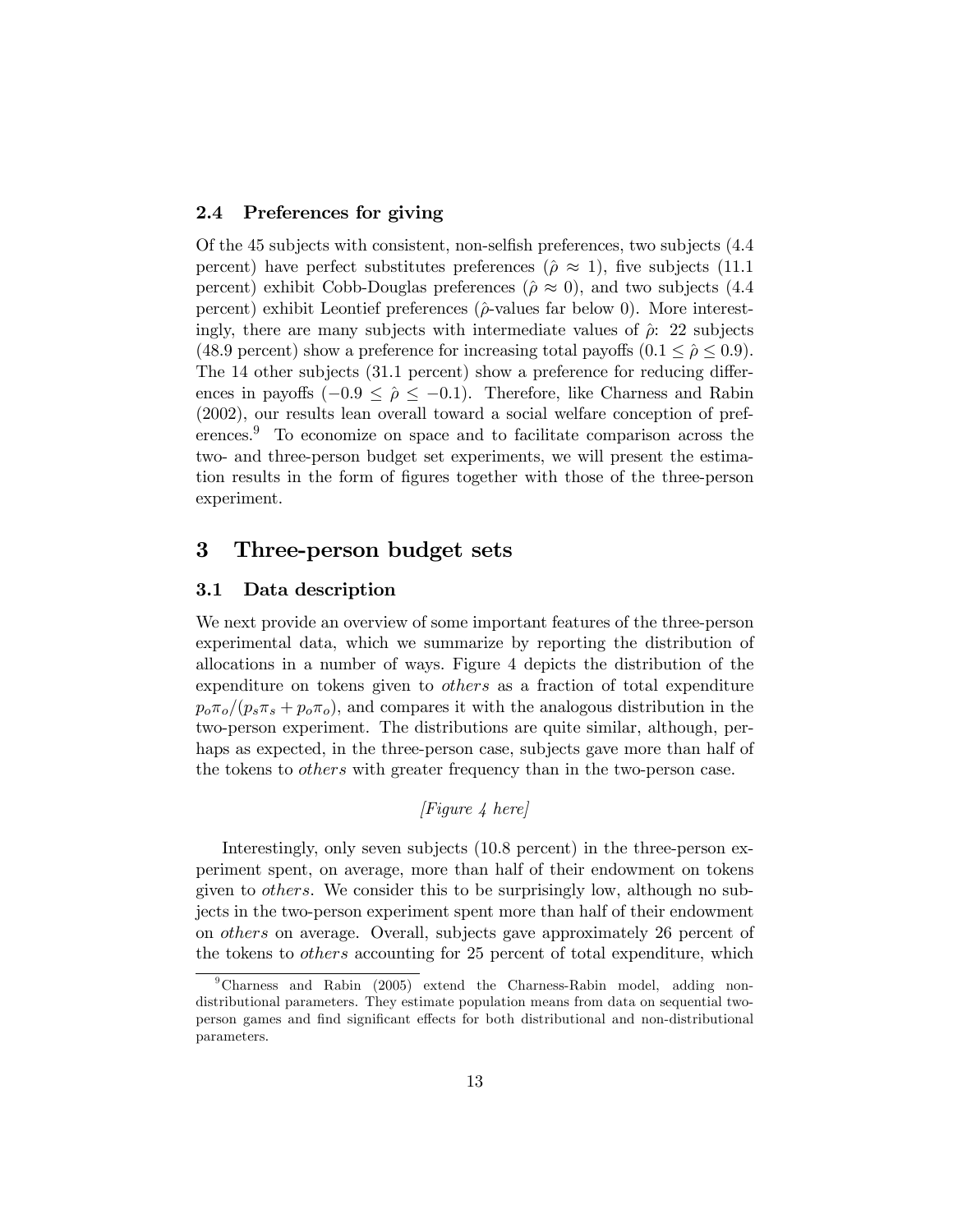is only marginally higher than the 19 percent and 21 percent, respectively, in the two-person experiment. Thus, the addition of a second other fell far short of generating a proportional increase in the overall level of giving.<sup>10</sup>

To investigate how self trades off the payoff of person A against that of person B, Figure 5 depicts the distribution of the expenditure on tokens given to person A as a fraction of total expenditure on tokens given to others,  $p_A \pi_A/(p_A \pi_A + p_B \pi_B)$ . After screening the data for selfish allocations of 0.05 or less of total expenditure on tokens for others, which account for 50.2 percent of all allocations, we present the distribution based on the full sample, as well as distributions with the sample divided into three relative price terciles: intermediate relative prices of around 1 (0.70  $\leq$   $p_A/p_B \leq$ 1.43), steep prices  $(p_A/p_B > 1.43)$  and symmetric flat prices  $(p_A/p_B <$ 0.70). For the full sample, the distribution is nearly symmetric around the midpoint, indicating that others are treated identically on average. For the distributions by tercile, the distribution for the steep tercile is bimodal with local modes at  $0.95 - 1$  and  $0.35 - 0.45$ . For the flat tercile, the pattern is the mirror image. Thus, subjects respond symmetrically to changes in the relative price  $p_A/p_B$ . This is a natural result of the anonymity of *others*.

[Figure 5 here]

#### 3.2 Econometric specification

Our subjects' CCEI scores are again sufficiently near one (see Appendix III) to justify treating the data as utility-generated. In order to recover the underlying distributional preferences and to assess any possible relationship between preferences for giving and social preferences, we assume a separable utility function, which may be expressed in terms of a subutility function  $w_s(\pi_A, \pi_B)$  (other versus other) and macro utility function  $v_s(\pi_s, w_s(\pi_o))$ (self versus others). Additionally, we assume that the subutility function and the macro function are members of the CES family.

We therefore write:

$$
U_s = [\alpha(\pi_s)^{\rho} + (1 - \alpha)[\alpha'(\pi_A)^{\rho'} + (1 - \alpha')(\pi_B)^{\rho'}]^{\rho/\rho'})]^{1/\rho}
$$

where  $\alpha$  ( $\alpha'$ ) represents the relative weight on self versus others (other versus *other*) and  $\rho$  ( $\rho'$ ) expresses the curvature of the indifference curves for giving (social indifference curves). Clearly, when  $\alpha = 1/3$  and  $\alpha' = 1/2$ ,

 $10$  It is worthy of note that this suggests that  $\pi_o$  is a function only of the prices  $p_o$  and the total expenditure on *others*. The price  $p_s$  is relevant only insofar as it affects the total expenditure on others, as entailed by separability.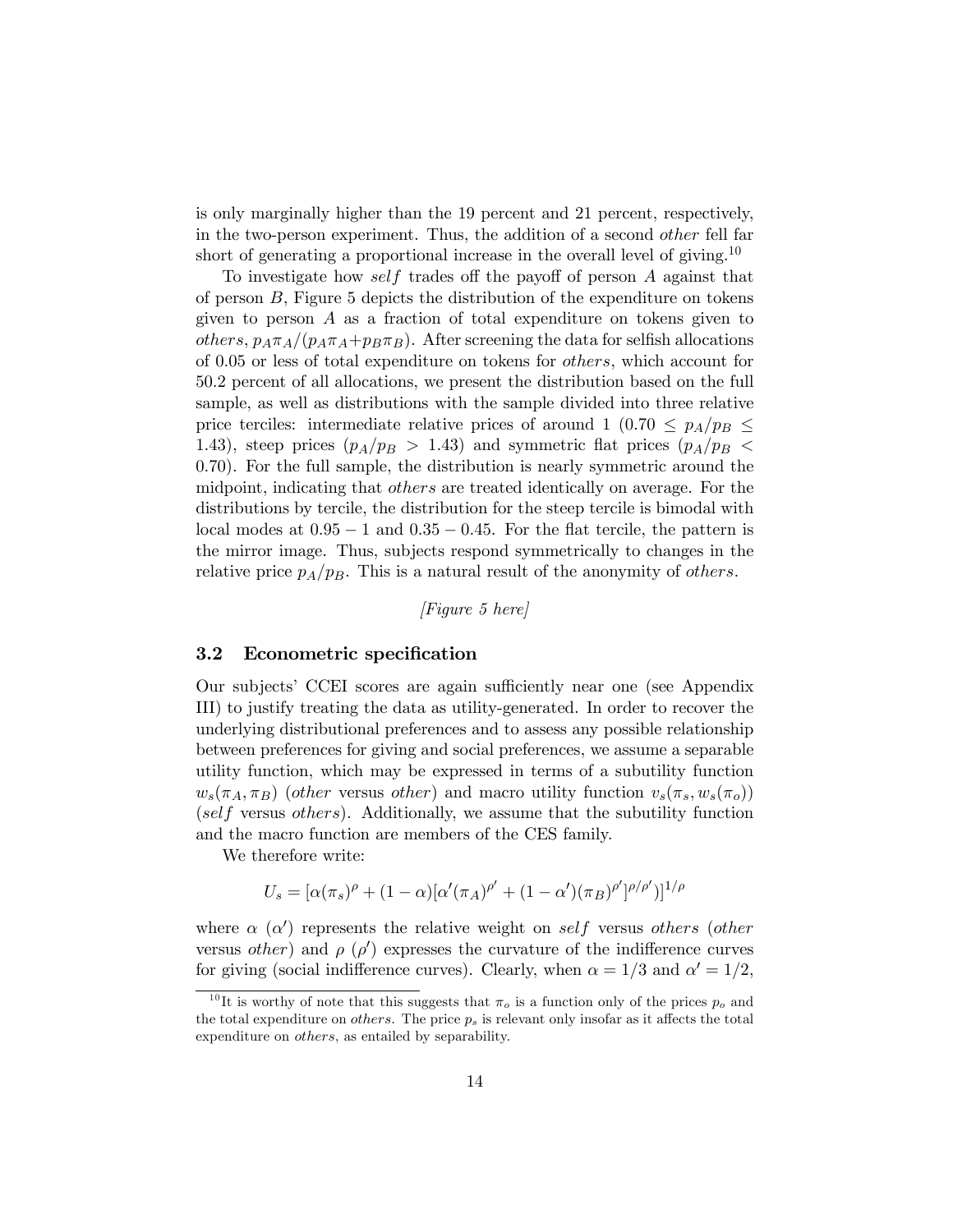$U_s \rightarrow \pi_S + \pi_A + \pi_B$  (the purely utilitarian case) as  $\rho, \rho' \rightarrow 1$ , and  $U_s \rightarrow$  $\min\{\pi_S, \pi_A, \pi_B\}$  (the Rawlsian case) as  $\rho, \rho' \to -\infty$ . As  $\rho, \rho' \to 0$ , the indifference curves approach those of a Cobb-Douglas function. Further, any  $0 < \rho, \rho' \leq 1$  indicate distributional preference weighted towards increasing total payoffs, whereas any  $\rho, \rho' < 0$  indicate distributional preference weighted towards reducing differences in payoffs.

We use a two-stage estimation (first estimating parameters for the subutility function, and then using these parameter estimates in our estimation for the macro utility function) that is a direct generalization of the econometric specification in the two-person case. We refer the interested reader to Appendix V for precise details on the estimation. Before proceeding to the estimations, we omit the eight subjects (12.3 percent) with a CCEI score below 0.80, as their choices are not sufficiently consistent to be considered utility-generated. We also screen subjects with readily identifiable preferences. These include 24 subjects with uniformly selfish allocations (average  $p_s\pi_s/m \geq 0.95$ , as well as three pure utilitarians (ID 139, 154 and 199) and one pure Rawlsian (ID  $158$ ).<sup>11</sup> This leaves a set of 29 subjects (44.6 percent) for whom we need to recover the underlying distributional preferences by estimating the CES model. Appendix V also presents, by subject, the results of the estimations. Throughout this section, whenever we list the number and percentages of subjects with particular properties, we will be considering the 33 subjects with consistent non-selfish preferences. These are the 29 subjects listed in Appendix V plus the four subjects whose choices correspond precisely to utilitarian or Rawlsian distributional preferences.

### 3.3 Preferences for giving

The estimates of the two relevant parameters for the macro function  $v_s(\pi_s, w_s(\pi_o))$ ,  $\alpha$  and  $\rho$ , reflect preferences for giving (self versus others). As a preview, Figure 6 shows a scatterplot of  $\hat{a}_n$  and  $\hat{\rho}_n$ , and compares the estimated parameters with the analogous parameters for the two-person experiment (to facilitate presentation of the data, subjects ID 3, 46, 55, 73, 158 and 179 are excluded because they have very negative  $\hat{\rho}$ -values). Note that in both the two- and three-person experiments there is considerable heterogeneity in both parameters,  $\hat{a}_n$  and  $\hat{\rho}_n$ . Perhaps not surprisingly,  $\hat{a}_n > 1/2$  for all n in the two-person case, whereas in the three-person case  $\hat{a}_n > 1/3$  for all n.

 $11$ One subject (ID 199) perfectly implemented utilitarian social preferences and implemented utilitarian preferences for giving with slight imperfections. Throughout this section, we will also classify this subject as utilitarian.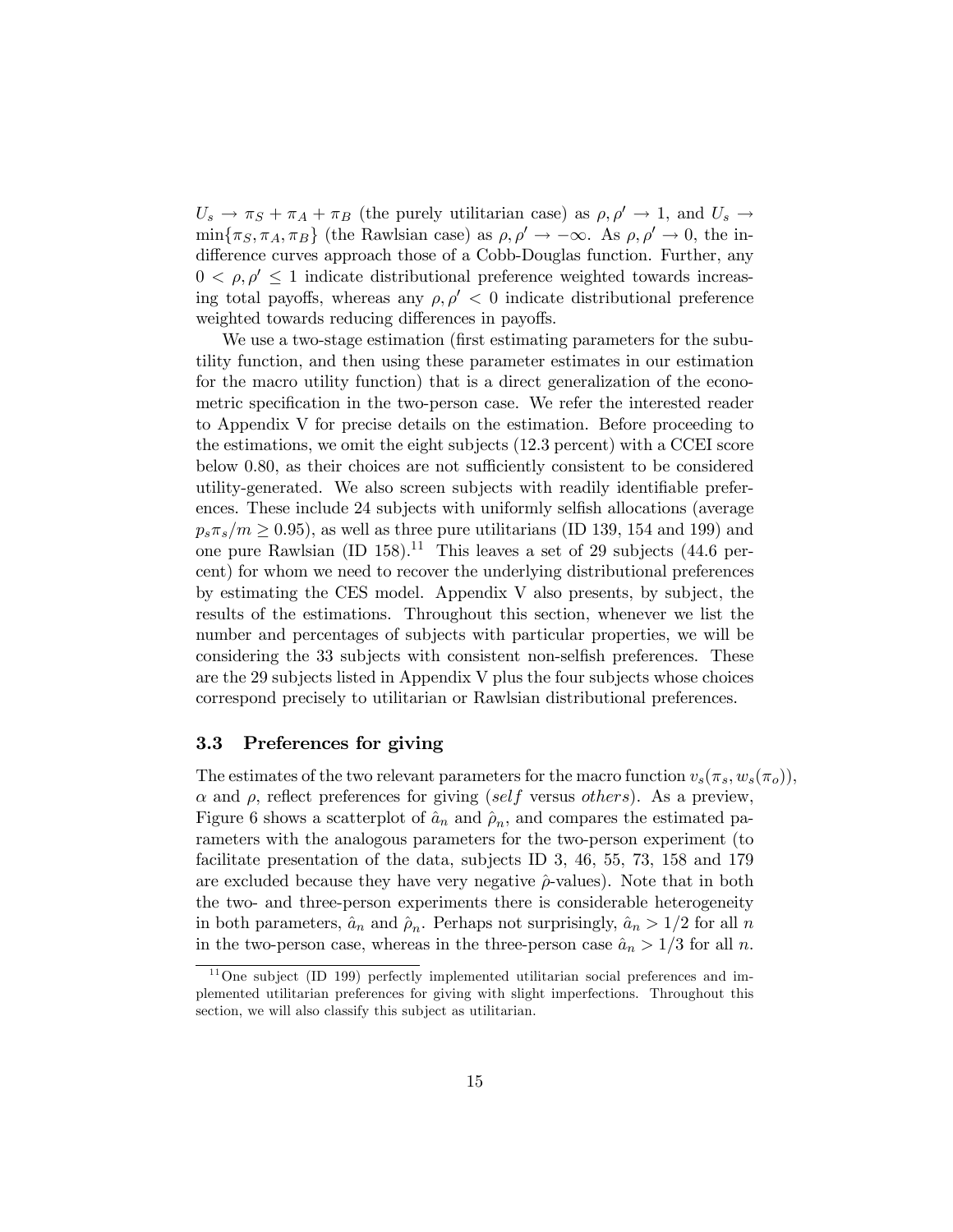### [Figure 6 here]

Of the 33 subjects with consistent, non-selfish preferences, eight subjects (24.2 percent) have preferences for giving that are easily identifiable: four subjects (12.1 percent) have perfect substitutes preferences for giving  $(\hat{\rho} \approx 1)$ , three subjects (9.1 percent) exhibit Leontief preferences ( $\hat{\rho}$ -values far below 0) and one subject exhibits Cobb-Douglas preferences ( $\hat{\rho} \approx 0$ ). There are additionally many subjects with intermediate values of  $\hat{\rho}$ : 18 subjects (54.5 percent) show a preference for increasing total payoffs of self and others  $(0.1 \le \hat{\rho} \le 0.9)$  and seven subjects  $(21.2 \text{ percent})$  show a preference for reducing differences in payoffs between self and others  $(-0.9 \le \hat{\rho} \le -0.1)$ . Figure 7 presents the distribution of  $\hat{\rho}_n$  for the 33 subjects with consistent, non-selfish preferences, rounded to a single decimal and compares it with the analogous distribution in the two-person experiment. The distributions are very similar and skewed to the right so that, as in the two-person experiment, our results lean overall toward a social welfare conception of preferences for giving.

#### [Figure 7 here]

#### 3.4 Social preferences

The estimated parameters for the subutility function  $w_s(\pi_A, \pi_B)$ ,  $\alpha'$  and  $\rho'$ , reflect social preferences (other versus other). We cannot reject the hypothesis that  $\hat{\alpha}'_n = 1/2$  for all but four subjects at the 95 percent significance level (24 subjects (72.7 percent) have  $0.45 \le \hat{\alpha}' \le 0.55$ , and this increases to a total of 31 subjects (93.9 percent) if we consider  $0.4 \leq \hat{\alpha}' \leq 0.6$ ). This provides strong support for the inference that subjects do not have any bias towards a particular person,  $\vec{A}$  or  $\vec{B}$ . Figure 8 presents the distribution of  $\hat{\rho}'_n$ , which parameterizes attitudes towards the efficiency-equity tradeoff concerning *others*, rounded to a single decimal. Of the 33 subjects with consistent, non-selfish preferences, 14 subjects (42.4 percent) have social preferences that are easily identifiable: five subjects (15.2 percent) have perfect substitutes social preferences ( $\hat{\rho}' \approx 1$ ), three subjects (9.1 percent) exhibit Cobb-Douglas social preferences ( $\hat{\rho}' \approx 0$ ), and six subjects (17.2 percent) exhibit extreme aversion to inequality for Leontief social preferences  $(\hat{\rho}'$ -values far below 0). Since *others* are treated symmetrically by *self*, we conclude that both utilitarian and Rawlsian social preferences are well represented among our subjects. Moreover, 17 subjects (51.5 percent) show a preference for increasing the total payoffs of *others*  $(0.1 \le \hat{\rho}' \le 0.9)$  while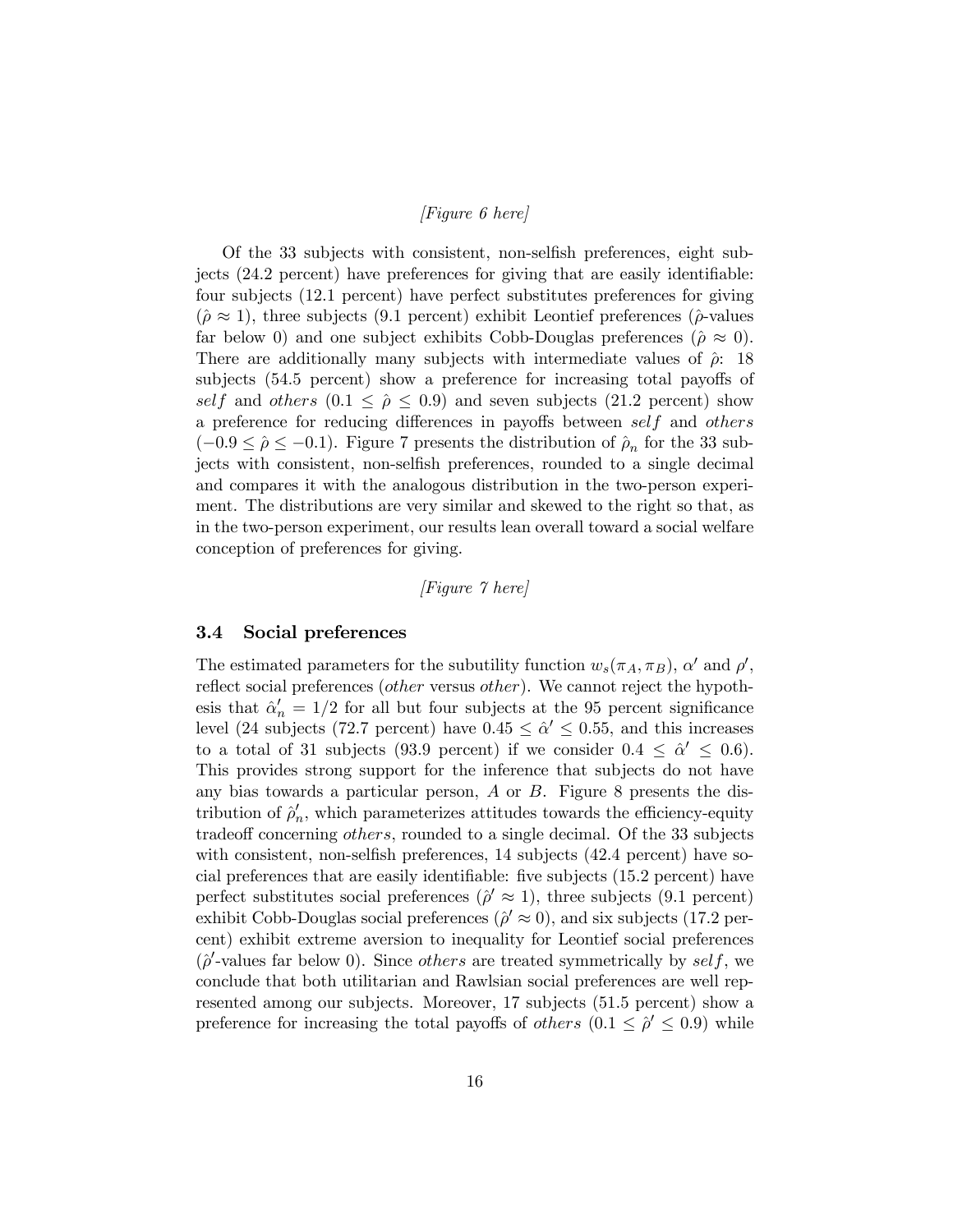only two subjects (6.1 percent) show aversion to inequality between others  $(-0.9 \leq \hat{\rho}' \leq -0.1)$ . We thus conclude that a significant majority of subjects are concerned with increasing the aggregate payoffs of others rather than reducing differences in payoffs between others.

[Figure 8 here]

## 3.5 Preferences for giving versus social preferences

Finally, we make within-subject comparisons of the estimated CES parameter of the macro utility function  $\hat{\rho}$  (preferences for giving) and the parameter of the subutility function  $\hat{\rho}'$  (social preferences). Figure 9 shows a scatterplot of  $\rho_n$  and  $\rho'_n$  (subjects ID 148, 158, 161, 177, 179, 191, and 197 are omitted because they have very negative values of  $\rho_n$  or  $\rho'_n$ ). The data are concentrated in the upper right quadrant  $(0 < \hat{\rho}_n, \hat{\rho}'_n \le 1)$ . Of the 33 subjects with consistent, non-selfish preferences, 21 subjects (63.6 percent) have positive values for both  $\hat{\rho}_n$  and  $\hat{\rho}'_n$ , so that for a majority of subjects, both preferences for giving and social preferences emphasize increasing aggregate payoffs rather than reducing differences in payoffs. Two of the remaining subjects on the graph and six of the seven subjects omitted from the graph because of low  $\rho_n$  or  $\rho'_n$  values are located in the lower left quadrant  $(\hat{\rho}_n, \hat{\rho}'_n < 0)$ . Hence, a total of eight subjects (24.2 percent) emphasize reducing difference in payoffs for both social preferences and preferences for giving.

# [Figure 9 here]

Interestingly, four subjects exhibit opposite tradeoffs between efficiency and equity in their social preferences and preferences for giving. Two subjects (ID 157 and 193), who fall in the lower right quadrant  $(0 < \hat{\rho}_n \leq 1$  and  $\hat{\rho}'_n < 0$ , show a preference for increasing total payoffs of self and others while reducing differences in payoffs between *others*. In contrast, two subjects (ID 148 who is omitted from the graph because of a low  $\hat{\rho}_n$ -value and ID 185) who fall in the top left quadrant  $(\hat{\rho}_n < 0 \text{ and } 0 < \hat{\rho}'_n \leq 1)$  show a preference for reducing differences in payoffs between self and others while increasing total payoffs of others. However, in only two of these four cases are both  $\hat{\rho}_n$  and  $\hat{\rho}'_n$  significantly different from zero. In conclusion, although we find considerable heterogeneity of attitudes towards the efficiency-equity tradeoff across subjects, there is a strong association between preferences for giving and social preferences within subjects. Thus, at least with respect to preferences concerning efficiency versus equity subjects apply the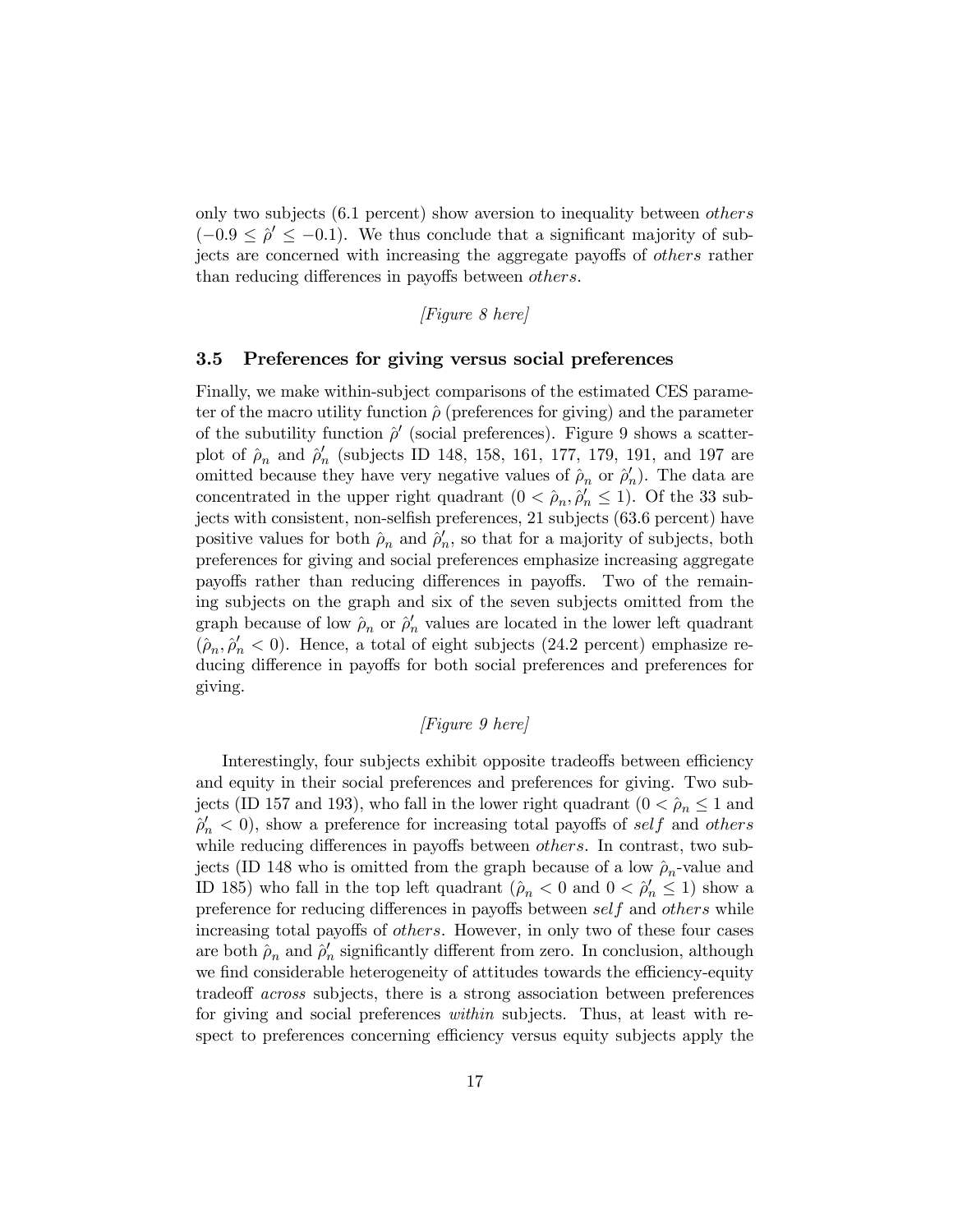same distributive principles universally to *self* versus *others*, and among anonymous others.

# 4 Step-shaped sets

Since some canonical models of distributional preferences posit not wellbehaved preferences, and given that such preferences cannot be detected using choices on linear budget sets, we next turn to step-shaped sets. Appendix VI shows the distribution of decisions aggregated to the subject level by summarizing the number of decisions corresponding to each subset of the step-shaped constraint depicted in Figure 1 above, with an additional column that lists the number of equal allocations  $\pi^e$ . Whenever possible, in Appendix VI, we also adhere to the preference classifications described in the model of Charness and Rabin (2002).

As a preliminary step, we examine the extent to which subjects damage both self and other by choosing strictly interior allocations. With the narrow one token confidence interval, of the  $58 \times 50 = 2900$  allocations, only 186 allocations (6.4 percent) were not on the step-shaped constraint. Of these, 156 allocations (83.9 percent) are concentrated in five subjects (8.6 percent), with the remaining 30 spread among the 53 other subjects. We do not observe any patterns in these five subjects' choices that could effectively distinguish them from random allocations. Thus, their behavioral rules are not clear and there is no taxonomy that allows us to classify their behaviors unambiguously. We therefore omit the five subjects (ID 89, 92, 93, 116, and 117) with many interior allocations (17, 50, 20, 37, and 32 respectively) from the analyses below, leaving a total of 53 subjects (91.4 percent). We also screen out the 30 interior allocations distributed among the remaining subjects.<sup>12</sup>

Of the 53 subjects listed in Appendix VI, 43 (81.1 percent) have cleanly classifiable preferences. Of those, 26 subjects (49.0 percent) have lexself preferences ( $\pi = \pi^s$ ), three subjects (5.7 percent) have competitive preferences ( $\pi = \pi^c$ ), seven subjects (13.2 percent) exhibit selfish preferences  $(\pi_s = \pi_s^s \text{ and } 0 \leq \pi_o \leq \pi_o^s),$  and seven subjects (13.2 percent) exhibit social welfare preferences ( $\pi = \pi^s$  or  $\pi = \pi^o$ ). Of the 10 remaining subjects, nine (17.0 percent) have intermediate preferences that incorporate elements of preferences for self, concerns for other, and difference aversion. The remaining subject exhibits preferences that incorporate both difference

 $12$  Appendix VI also lists, by subject, the number of interior allocations, and the average distance of these allocations from the constraint.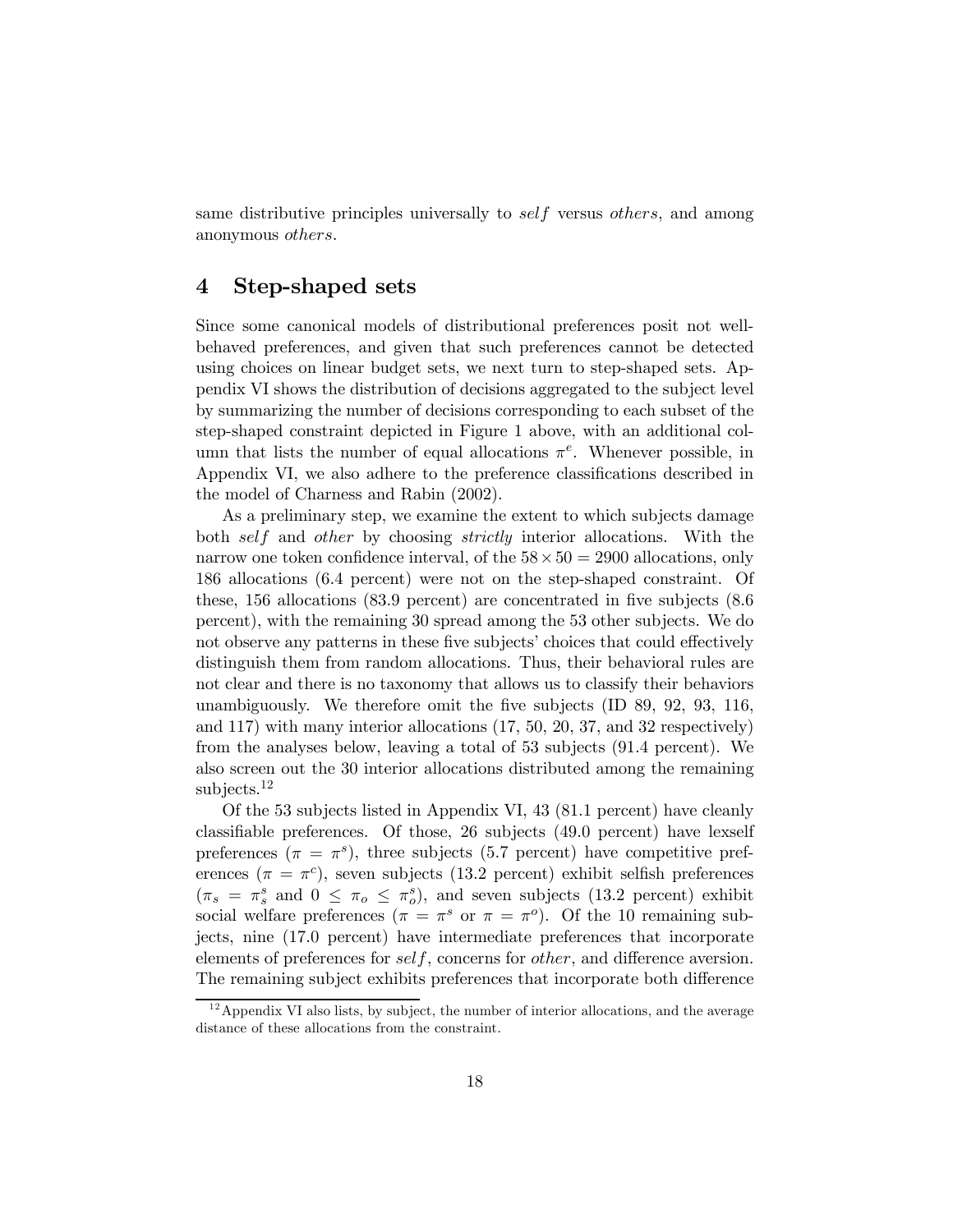aversion and social welfare preferences. Thus, we find a large fraction of subjects that incorporate elements of less well-behaved preferences which could not have been detected given choices on linear budget sets, as implied by Afriat's Theorem. We next provide a more refined analysis and discussion of the behaviors of each preference type by examining the characteristics of their individual decisions beyond their broad classification in the various subsets of the step-shaped constraint.

lexself preferences We begin with the 26 subjects (49.0 percent) whose choices correspond to lexself preferences. Of these, 15 subjects choose  $\pi^s$  in all 50 decision-rounds. For all but one of the remaining subjects that we classify as lexself, at least 49 allocations are within two tokens of  $\pi^s$ . To be sure, always choosing  $\pi^s$  could potentially be consistent also with social welfare or difference aversion preferences. However, given the rich menu of step-shaped sets faced by each subject, social welfare preferences that generate  $\pi = \pi^s$  for all allocations would require a great "weight" on self.

To illustrate this point, we use payoff calculations to measure the relative surplus of  $\pi^s$  and  $\pi^o$  defined by  $(\pi_s^s - \pi_s^o)/(\pi_o^o - \pi_o^s)$ . That is, the relative surplus depicts the surplus for  $self \pi_s^s - \pi_s^o$  (the difference between the payoffs for self at  $\pi^s$  and  $\pi^o$ ) as a fraction of the surplus for *other*  $\pi_o^o - \pi_o^s$ . The lower bound on the relative surplus varies by subject but it is uniformly low and ranges empirically from 0.07 to 0.33. Accordingly, these subjects chose  $\pi^s$ even when  $\pi^o$  was relatively inexpensive, so that if these subjects did indeed have social welfare preferences, the weight on *other* would be sufficiently low so that, for practical purposes, preferences could be approximated as being lexicographic for self over other.

The allocations of these 26 subjects are also difficult to reconcile with difference averse preferences, since according to the Charness-Rabin model this would imply choosing  $\pi = \pi^e$  when  $\pi^e \in \Pi^1$ . Of these, 15 subjects faced sets in which  $\pi^e \in \Pi^1$ , and the equal allocation  $\pi^e$  was never chosen. Further, while the allocations of the subjects that always choose  $\pi = \pi^s$ are also consistent with perfectly selfish preferences, selfishness suggests no systematic pattern in the choice of  $\pi_o$ , whereas we always observe  $\pi_o = \pi_o^s$ . Thus, any explanation for the behavior of these subjects that relies upon social welfare, difference aversion, and selfishness seems inadequate.

Social welfare We next analyze the behavior of the seven subjects (13.2 percent) whose choices correspond to social welfare preferences. Of these, five subjects choose either  $\pi^s$  or  $\pi^o$  in all 50 decision-rounds, with the re-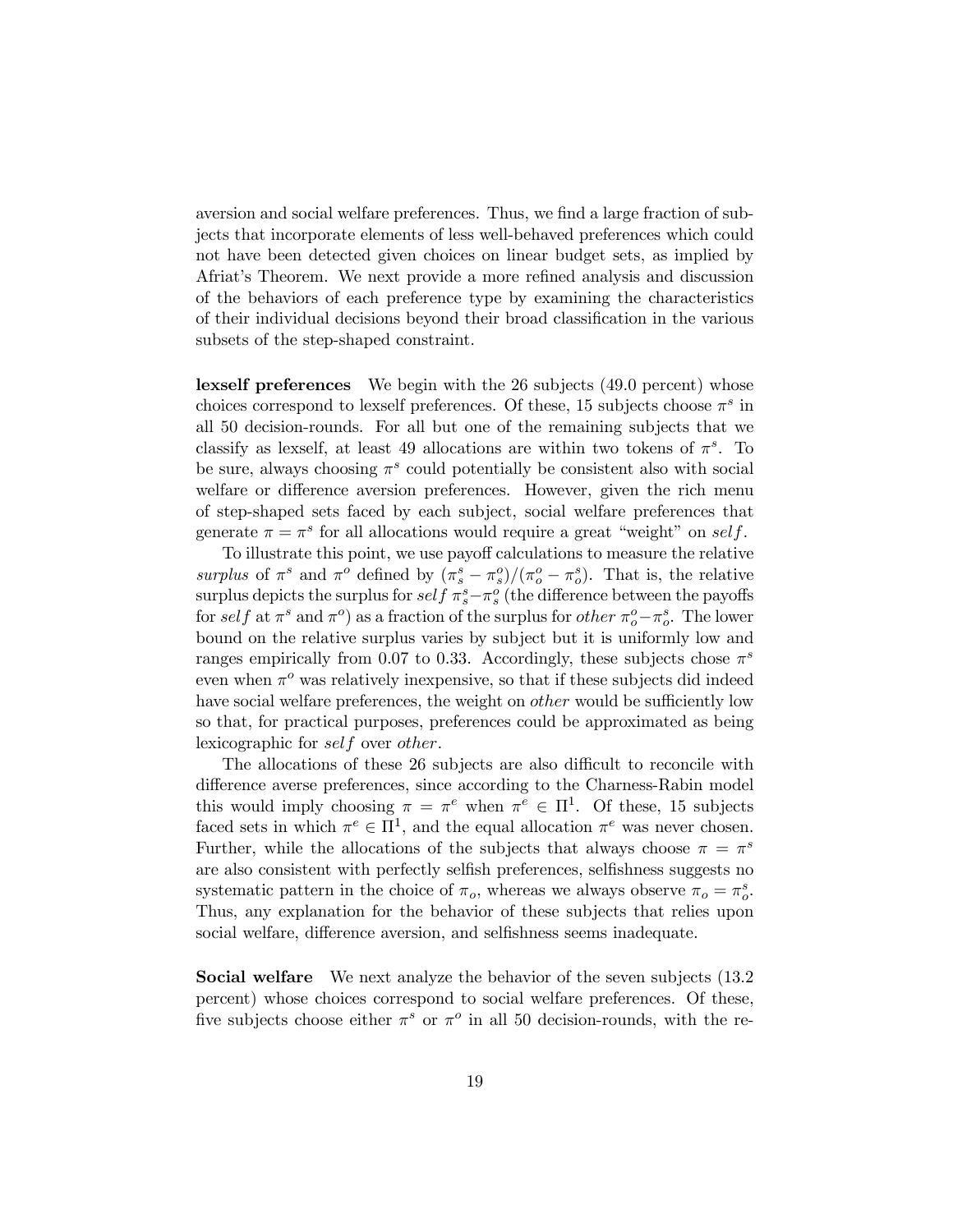maining two subjects making all but four allocations each within two tokens of  $\pi_s$  or  $\pi_o$ . To probe further the validity of our classification, we consider whether the relative surplus  $(\pi_s^s - \pi_s^o)/(\pi_o^o - \pi_o^s)$  is significantly different when subjects choose  $\pi^s$  relative to when they choose  $\pi^o$ . Table 1 summarizes the means, standard deviations, and number of observations for each of these seven subjects, according to whether  $\pi^s$  or  $\pi^o$  was chosen. For each of these subjects, relative surplus is higher when  $\pi^s$  is chosen, and this difference is significant at the 1 percent level in all cases. This further bolsters the validity of our classification of these subjects as having social welfare preferences.'

# [Table 1 here]

Difference aversion Next, we turn to the ten subjects (17.0 percent) that exhibit self-damaging behavior. These subjects display a balance of selfishness and difference aversion that leads them to make self-damaging allocations on  $\Pi^2$  that cannot be accommodated by the canonical models of distributional preferences encapsulated in Charness and Rabin (2002). Of these, at least four subjects (ID 85, 98, 102, and 109) appear to be governed by difference aversion, as  $\pi = \pi^e$  is chosen frequently. For these subjects, deviations from equality are dominated by allocations  $\pi$  with  $\pi_s > \pi_o$ , and the extent of inequality is increasing in  $\pi_s^s$  and decreasing in  $\pi_o^s$ . By contrast, inequality is uncorrelated with either  $\pi_s^o$  or  $\pi_o^o$ . Thus, these subjects made choices that may reflect a combination of selfishness and difference aversion. This is illustrated in the first column of Table 2, which reports the results of a regression predicting the extent of inequality  $|\pi, \pi^e|$  for the self-damaging allocations chosen by these four subjects.

Additionally, five subjects (ID 100, 103, 111, 114, and 132) choose many self-damaging allocations  $\pi \in \Pi^2$ , all of which decrease inequality, though the distribution of allocations is more dominated by allocations with  $\pi \neq \pi^e$ . As before, the extent of inequality is increasing in  $\pi_s^s$  and decreasing in  $\pi_o^s$ . Thus, the choices made by these subjects also correspond to selfishness and difference aversion, though with a greater weight put on self. A linear regression analysis confirms these results. This is summarized in the second column of Table 2. Finally, the choices of the remaining subject (ID 127) are distributed among  $\pi^s$ ,  $\pi^o$ ,  $\Pi^2$ , and  $\Pi^3$  and thus correspond to a combination of selfish, difference aversion, and social welfare preferences. As with our social welfare subjects, the relative surplus  $(\pi_s^s - \pi_s^o)/(\pi_o^o - \pi_o^s)$ is highly correlated with this subject's choice of  $\pi^s$  versus  $\pi^o$ ; and as with our subjects whose choices fit with a combination of selfish and difference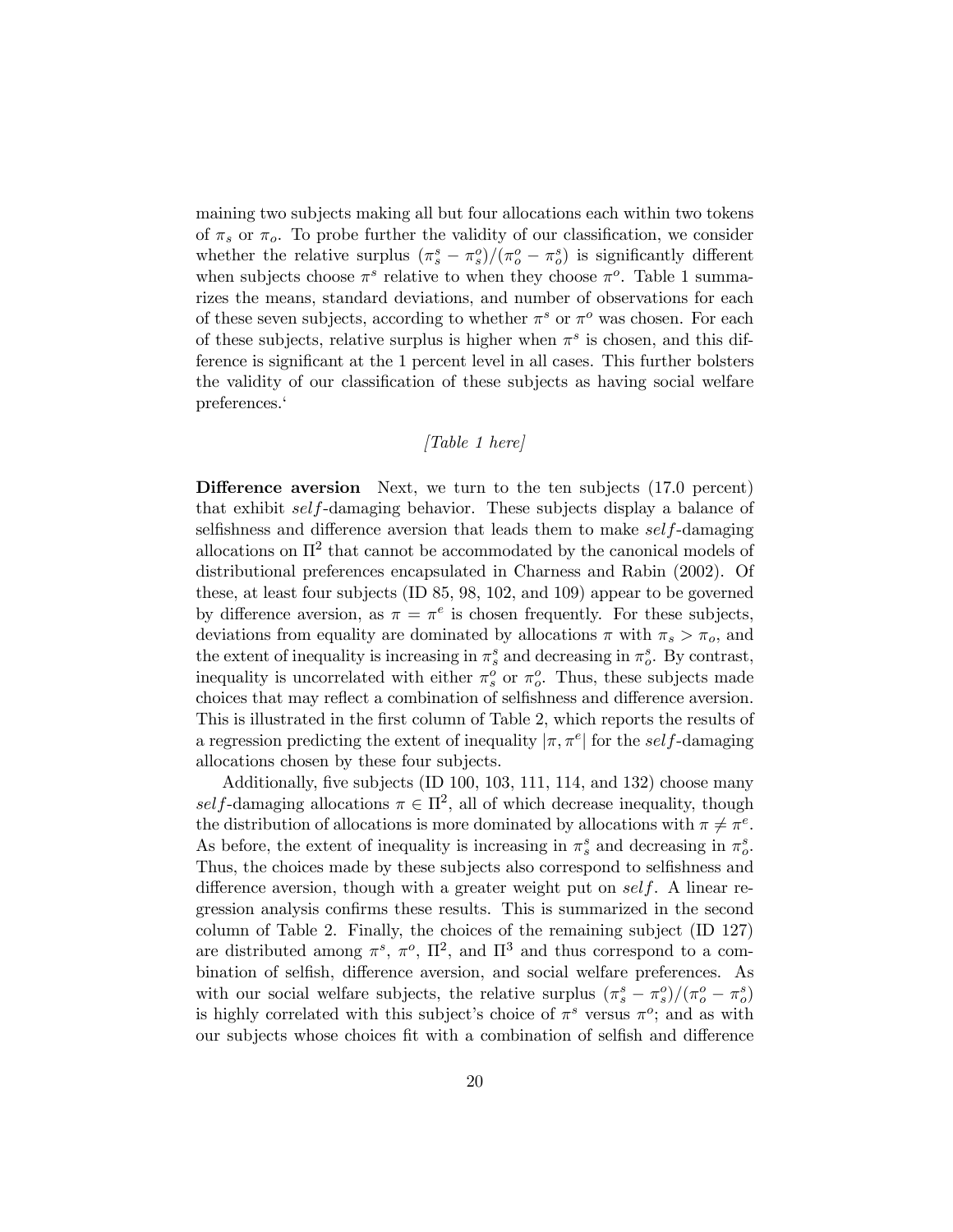averse preferences, inequality in allocations  $\pi \in \Pi^2$  are increasing in  $\pi_s^s$  and decreasing in  $\pi_o^s$ .

# [Table 2 here]

Selfish and competitive Lastly, we consider the subjects that almost exclusively chose allocations with  $\pi_s = \pi_s^s$ . We first consider the seven subjects whose choices fit with selfish preferences. Of these, six subjects chose  $\pi_s = \pi_s^s$  and  $\pi_o \leq \pi_o^s$  in all (non-interior) decision-rounds and one additional subject (ID 95) chose  $\pi_s = \pi_s^s$  in 45 rounds. We say that these subjects made choices that reflect selfish preferences if the choice of  $\pi_o$  is random due to apparent indifference to *other*. We examined the possibility that there may be a competitive element to behaviors of these subjects by noting that if this were the case then the Charness-Rabin model predicts that  $\pi_o$  should increase with  $\pi_s^s$ , for any given  $\pi_o^s$ . However, a simple regression analysis indicates no relation between potential inequality and  $\pi_o$  for the pooled sample and the behavior of no individual subject exhibits a significant relation between  $\pi_s^s$  and  $\pi_o$ .

Finally, three subjects (ID 78, 125, and 126) choose the competitive allocation  $\pi^c = (\pi_s^s, 0)$ . We argue that these three subjects are best classified as competitive, since some effort is required in navigating the mouse to  $\pi^c$  rather than choosing randomly on  $\Pi^1$ . However, we note that the step-shaped sets we employ are not ideally suited to identifying competitive preferences. To distinguish more effectively between selfish and competitive preferences, a useful modification would be to present subjects with choice sets where the subset  $\Pi^1$  of the constraint is upward sloping. This comes at a cost, however, since this would confound our identification of selfish versus lexself preferences. Since this distinction involves at most a small fraction of subjects, we leave this extension for future work.

# 5 Conclusion

Our results emphasize both the prominence and the heterogeneity of otherregarding behaviors. In the budget set experiments, the existence of a wellbehaved rationalizing preference ordering is confirmed by the data for a significant majority of our subjects. By contrast, less well-behaved cases, which also display features that cannot be accommodated by prominent models of distributional preferences, are confirmed by the data from the step-shaped experiment. We emphasize that these results are not in conflict: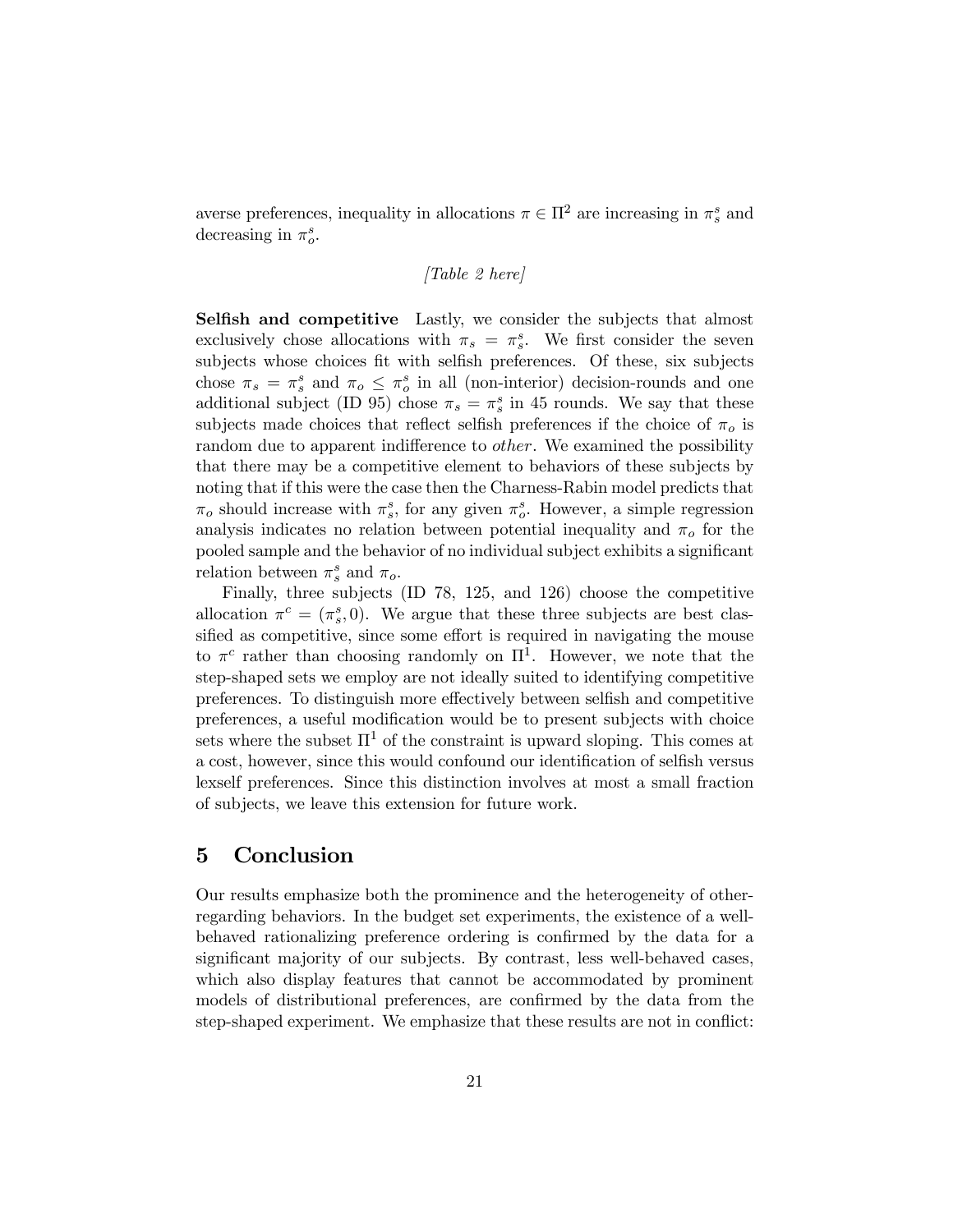consistency with a well-behaved utility function is a direct consequence of the linear budget constraint, as Afriat's (1967) theorem makes clear.

We also find that subjects overall lean toward a social-welfare conception of preferences and that there is a strong correlation between the equalityefficiency tradeoffs subjects make in their preferences for giving and social preferences. We thus conclude that subjects' special concern for themselves seems not to distort impartiality with respect to efficiency-equity tradeoffs  $(\rho \text{ in the CES model})$  nearly as much as it does with respect to the indexical weights that they place on payoffs to self versus others ( $\alpha$  in the CES model). And insofar as this is so, it suggests that at least with respect to preferences concerning efficiency versus equity, subjects actually act on unified distributive principles.

# References

- [1] Afriat, Sidney N. 1967. "The Construction of a Utility Function from Expenditure Data." International Economic Review 8(1): 67-77.
- [2] Afriat, Sidney N. 1972. "Efficiency Estimation of Production Functions." International Economic Review 13(3): 568-598.
- [3] Andreoni, James and John H. Miller. 2002. "Giving According to GARP: An Experimental Test of the Consistency of Preferences for Altruism." Econometrica, 70(2): 737-753.
- [4] Bolton, Gary E. 1991. "A Comparative Model of Bargaining: Theory and Evidence." American Economic review, 81: 1096-1136.
- [5] Bolton, Gary E. and Axel Ockenfels. 1998. "Strategy and Equity: An ERC-Analysis of the Gueth-van Damme Game." Journal of Mathematical Psychology, 42: 215-226.
- [6] Bolton, Gary E. and Axel Ockenfels. 2000. "ERC: A Theory of Equity, Reciprocity, and Competition." American Economic Review, 90: 166-193.
- [7] Bronars, Stephen G. 1987. "The power of nonparametric tests of preference maximization." Econometrica 55(3): 693-698.
- [8] Camerer, Colin F. 2003. "Behavioral Game Theory: Experiments in Strategic Interaction." Princeton University Press.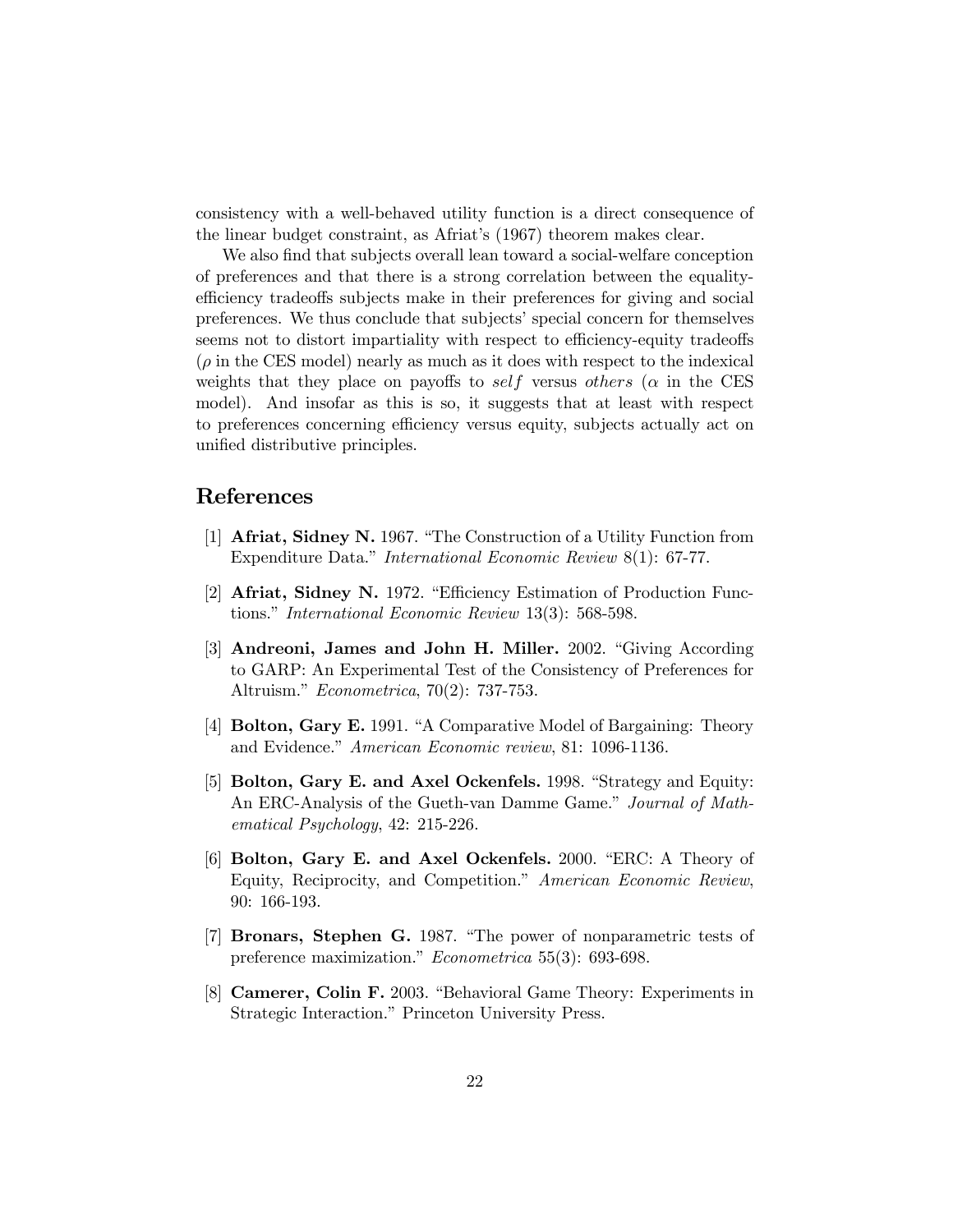- [9] Charness, Gary and Matthew Rabin. 2002. "Understanding Social Preferences with Simple Tests." Quarterly Journal of Economics, 117: 817-869.
- [10] Charness, Gary and Matthew Rabin. 2005. "Expressed preferences and behavior in experimental games." Games and Economic Behavior, 53: 151-169.
- [11] Choi, Syngjoo, Ray Fisman, Douglas M. Gale, and Shachar Kariv. 2007. "Consistency, Heterogeneity, and Granularity of Individual Behavior under Uncertainty." Mimo.
- [12] Fehr, Ernst and Klaus M. Schmidt. 1999. "A Theory of Fairness, Competition and Co-operation." Quarterly Journal of Economics, 114: 817-868.
- [13] Houtman, Martijn, and J. A. H. Maks. 1985. "Determining all Maximal Data Subsets Consistent with Revealed Preference." Kwantitatieve Methoden 19: 89-104.
- [14] Karni, Edi and Zvi Safra. 2002. "Individual Sense of Justice: A Utility Representation." Econometrica, 70: 263—284.
- [15] Levine, David K. 1998. "Modeling Altruism and Spitefulness in Experiments." Review of Economic Dynamics, 1: 593-622.
- [16] Loewenstein, George E., Leigh Thompson and Max H. Bazerman. 1989. "Social utility and decision making in interpersonal contexts." Journal of Personality and Social Psychology, 57(3): 426-441.
- [17] Rabin, Matthew. 1993. "Incorporating Fairness into Game Theory and Economics." American Economic Review, 83: 1281-1302.
- [18] Varian, Hal R. 1982 "The Nonparametric Approach to Demand Analysis." Econometrica 50(4): 945-972.
- [19] Varian, Hal R. 1991. "Goodness-of-Fit for Revealed Preference Tests." mimeo.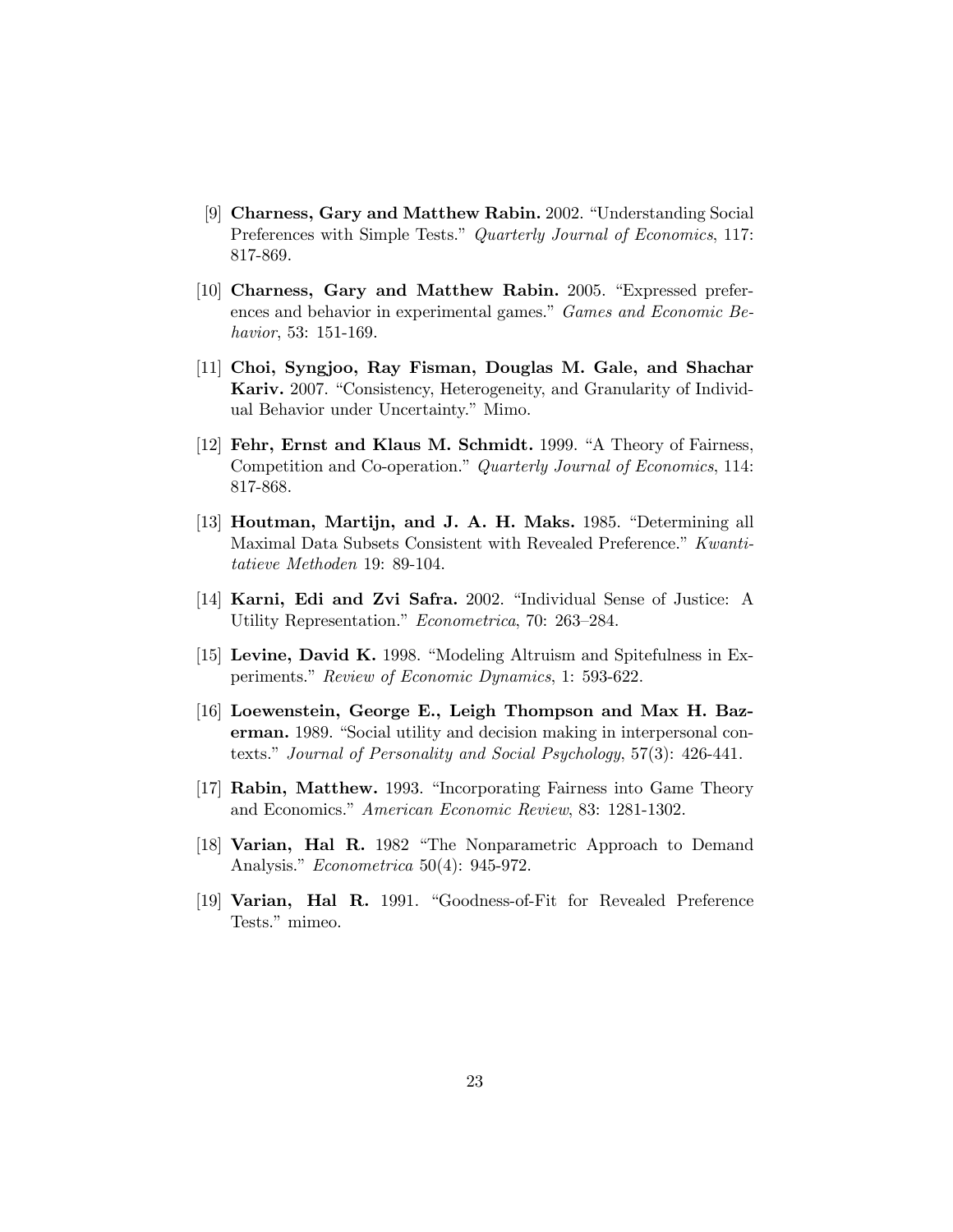|     | $\pi^s$ |       |       | $\pi^{\scriptscriptstyle o}$ |       |       |
|-----|---------|-------|-------|------------------------------|-------|-------|
| ID  | obs.    | mean  | sd    | obs.                         | mean  | sd    |
| 80  | 45      | 1.514 | 1.296 | 5                            | 0.359 | 0.366 |
| 101 | 44      | 1.506 | 1.044 | 6                            | 0.212 | 0.087 |
| 105 | 45      | 1.275 | 1.057 | 5                            | 0.262 | 0.130 |
| 106 | 48      | 1.229 | 0.966 | $\overline{2}$               | 0.333 | 0.018 |
| 121 | 45      | 1.692 | 1.607 | 5                            | 0.325 | 0.243 |
| 132 | 36      | 1.804 | 0.982 | 10                           | 0.851 | 0.670 |
| 134 | 43      | 1.779 | 1.583 | 3                            | 0.349 | 0.217 |

Table 1: The relative surplus of subjects whose choices correspond to social welfare preferences

Table 2: Estimation results for subjects that exhibit *self* -damaging behavior

|                                                        | (1)      | (Z)       |
|--------------------------------------------------------|----------|-----------|
| $\pi$ <sup>s</sup> <sub>s</sub>                        | $0.221*$ | $0.473*$  |
|                                                        | (0.063)  | (0.042)   |
| $\pi_s^s$                                              | $-0.254$ | $-0.513*$ |
|                                                        | (0.154)  | (0.084)   |
| $\pi_{\scriptscriptstyle{o}}^{\scriptscriptstyle{o}}$  | $-0.023$ | $-0.010$  |
|                                                        | (0.051)  | (0.032)   |
| $\pi_{\scriptscriptstyle\rm s}^{\scriptscriptstyle o}$ | 0.129    | $-0.028$  |
|                                                        | (0.124)  | (0.069)   |
|                                                        |          |           |

| $-$ 0bs | . . <b>.</b> . |  |
|---------|----------------|--|
|         | 0.70           |  |

Subjct ID: (1) 85, 98, 102, 109. (2) 100, 103, 111, 114, 132. Standard errors in parentheses. \* 1 percent significance level.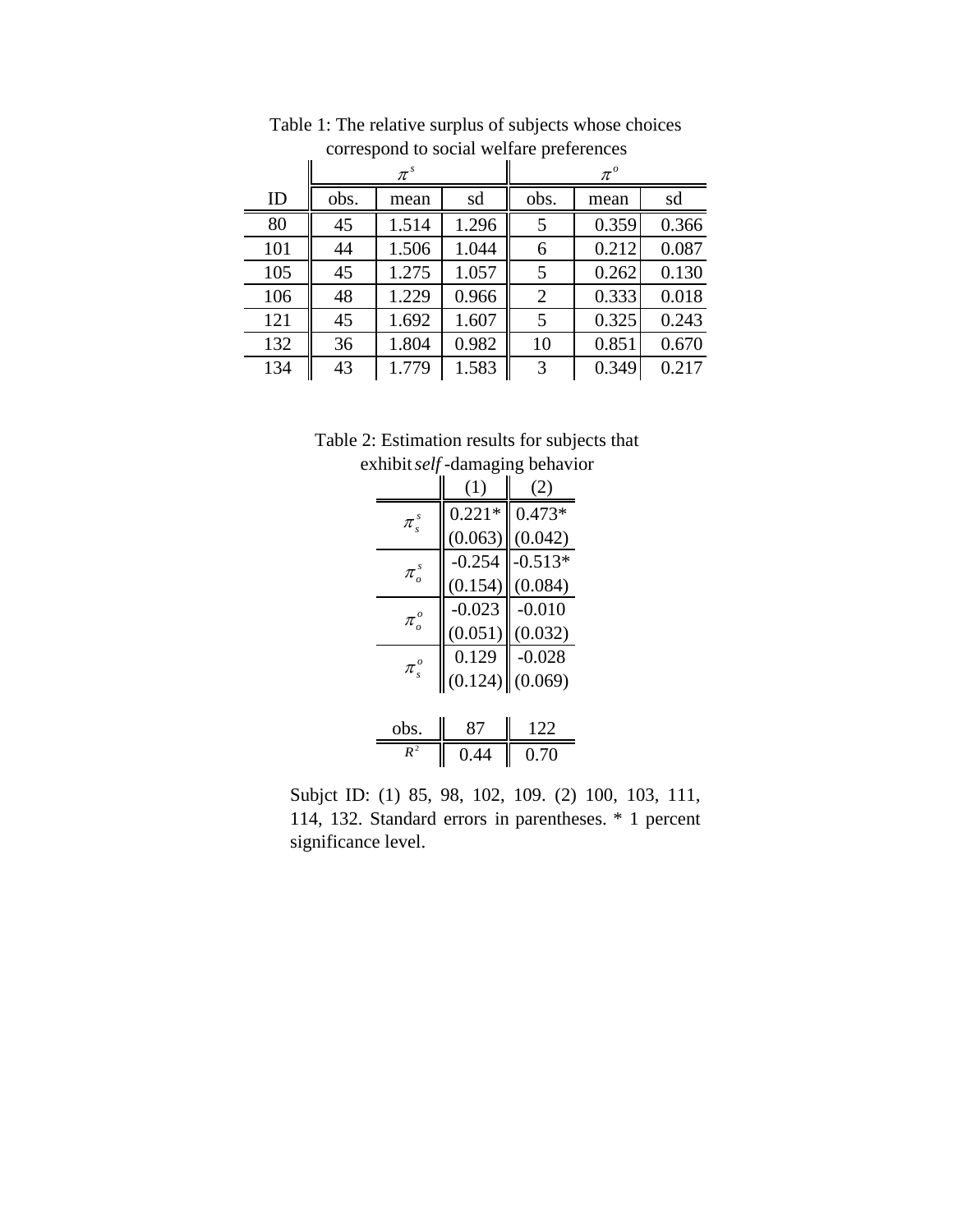Figure 1: The step-shaped set

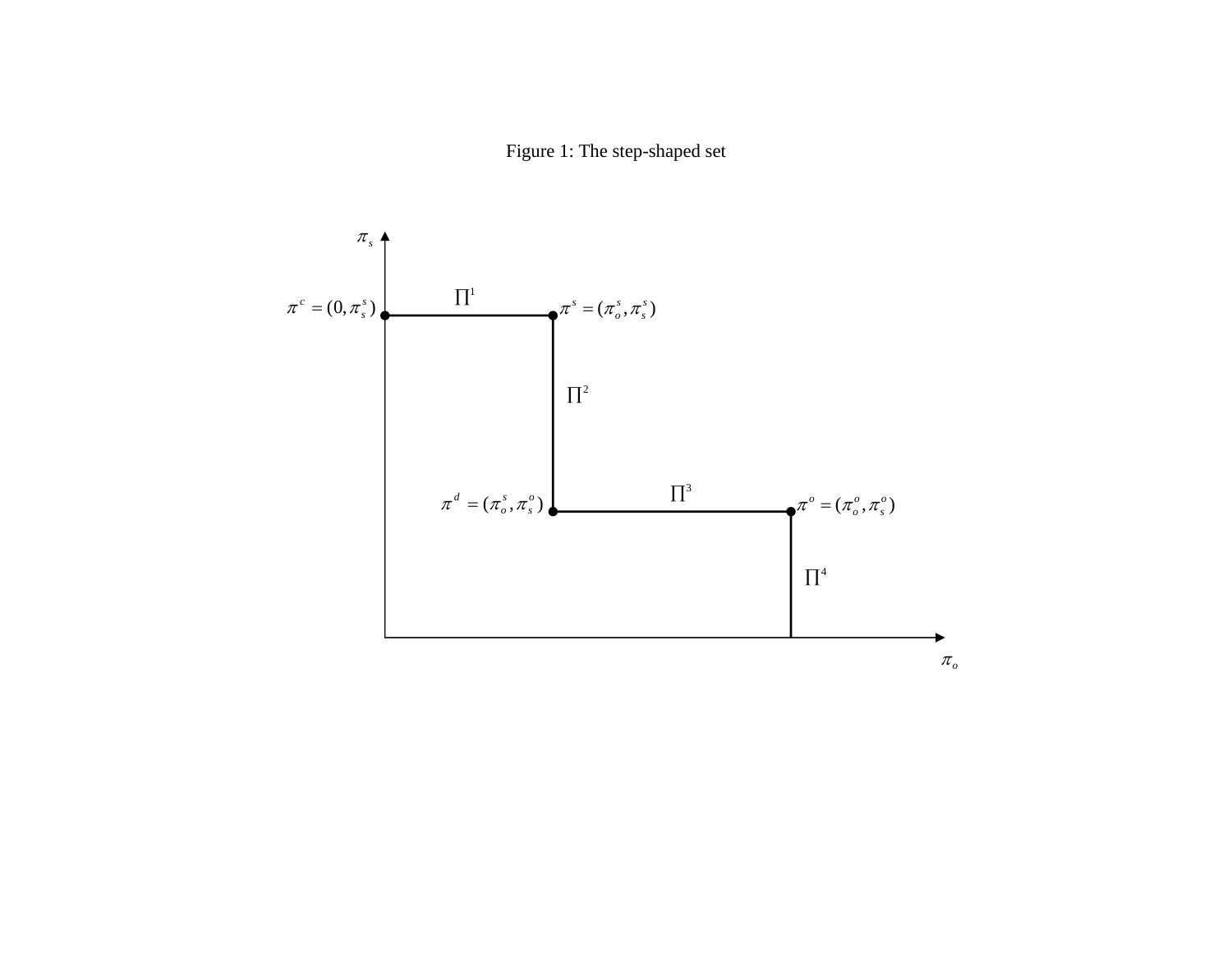

Figure 2: The distribution of expenditure on tokens given to *other* 

Flat  $\blacksquare$  Intermediate  $\blacksquare$  Steep  $\blacksquare$  All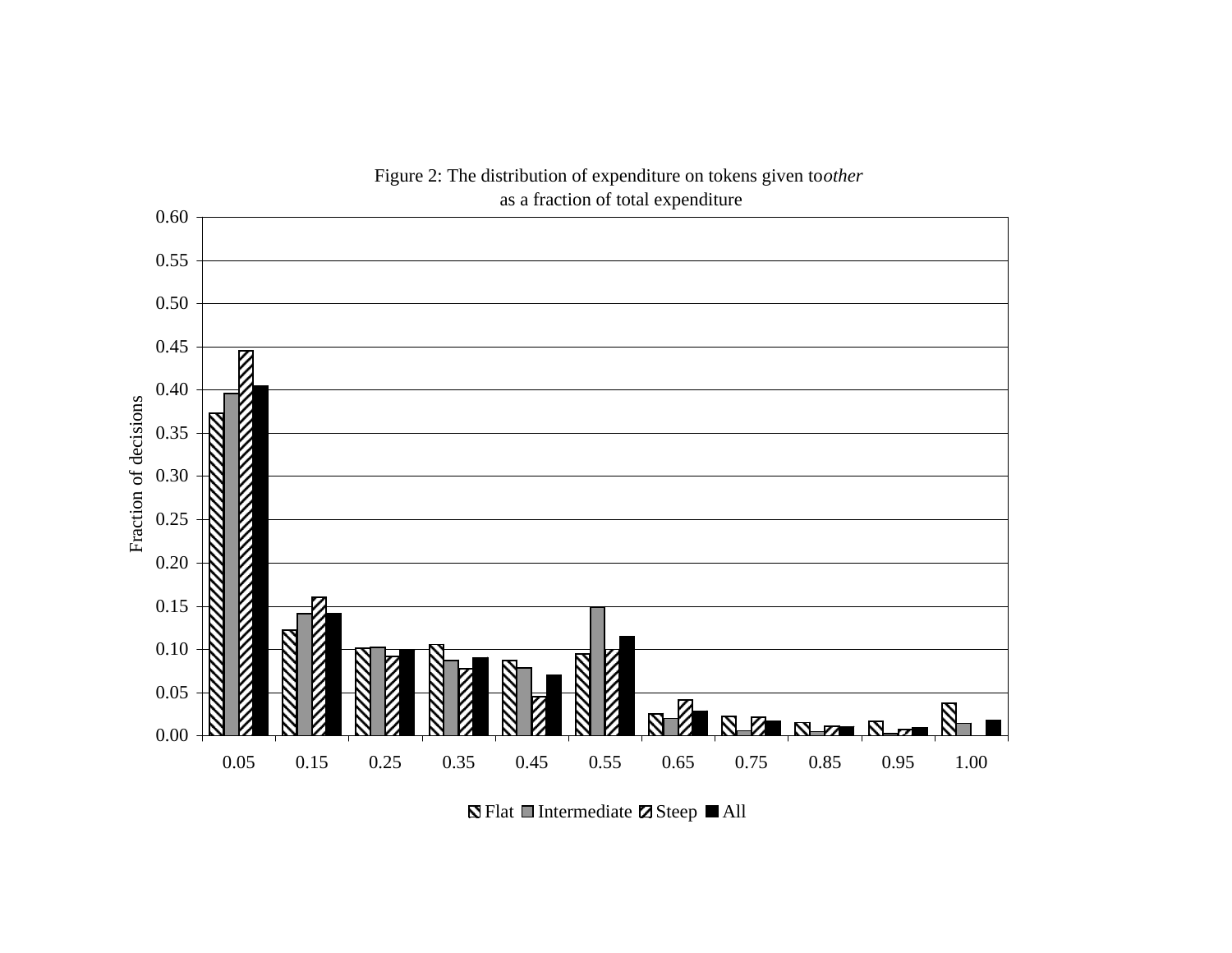

Figure 3: The distributions of Afriat's (1972) critical cost efficiency index (CCEI)

Actual □Random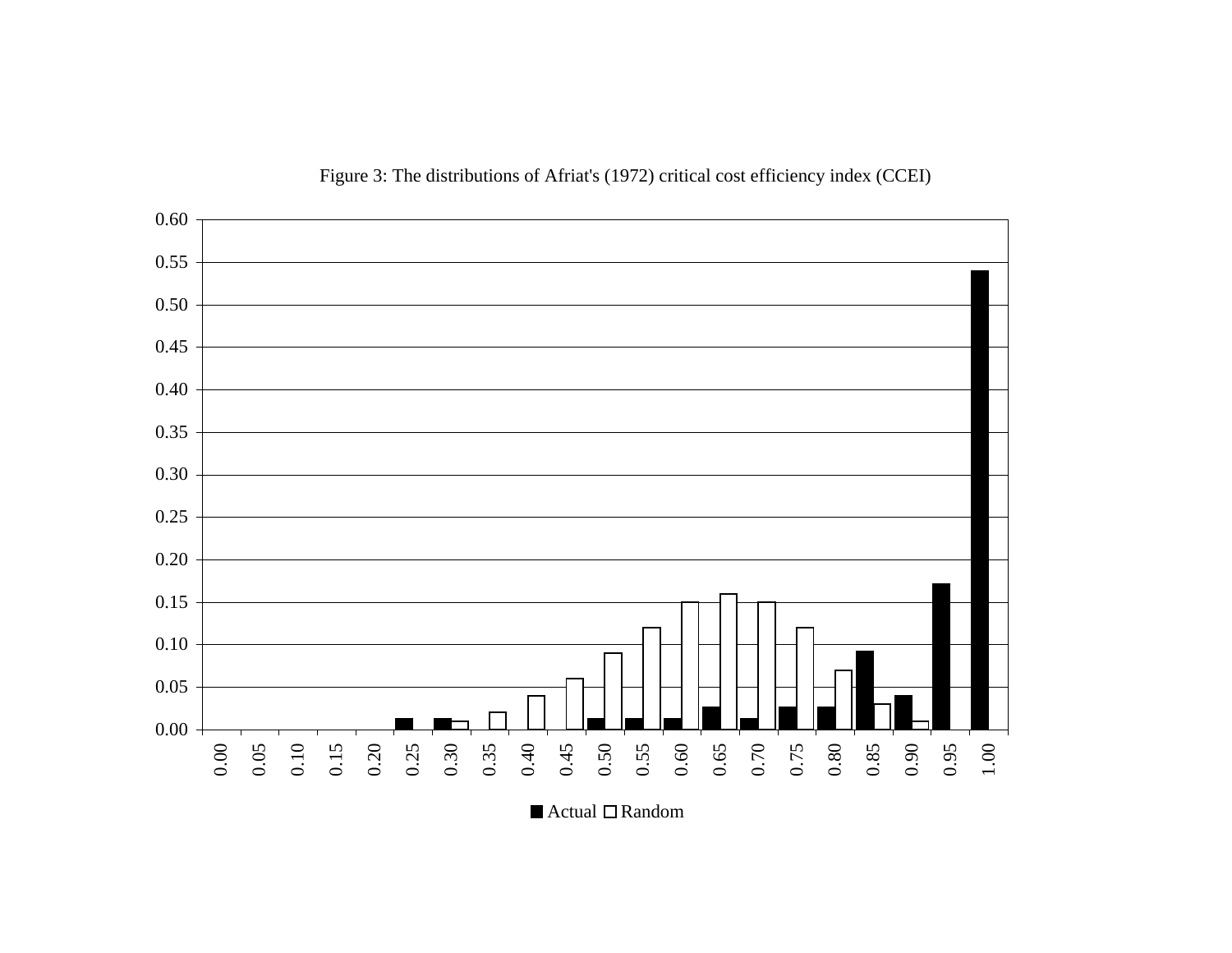

 $\blacksquare$  Two-person  $\Box$  Three-person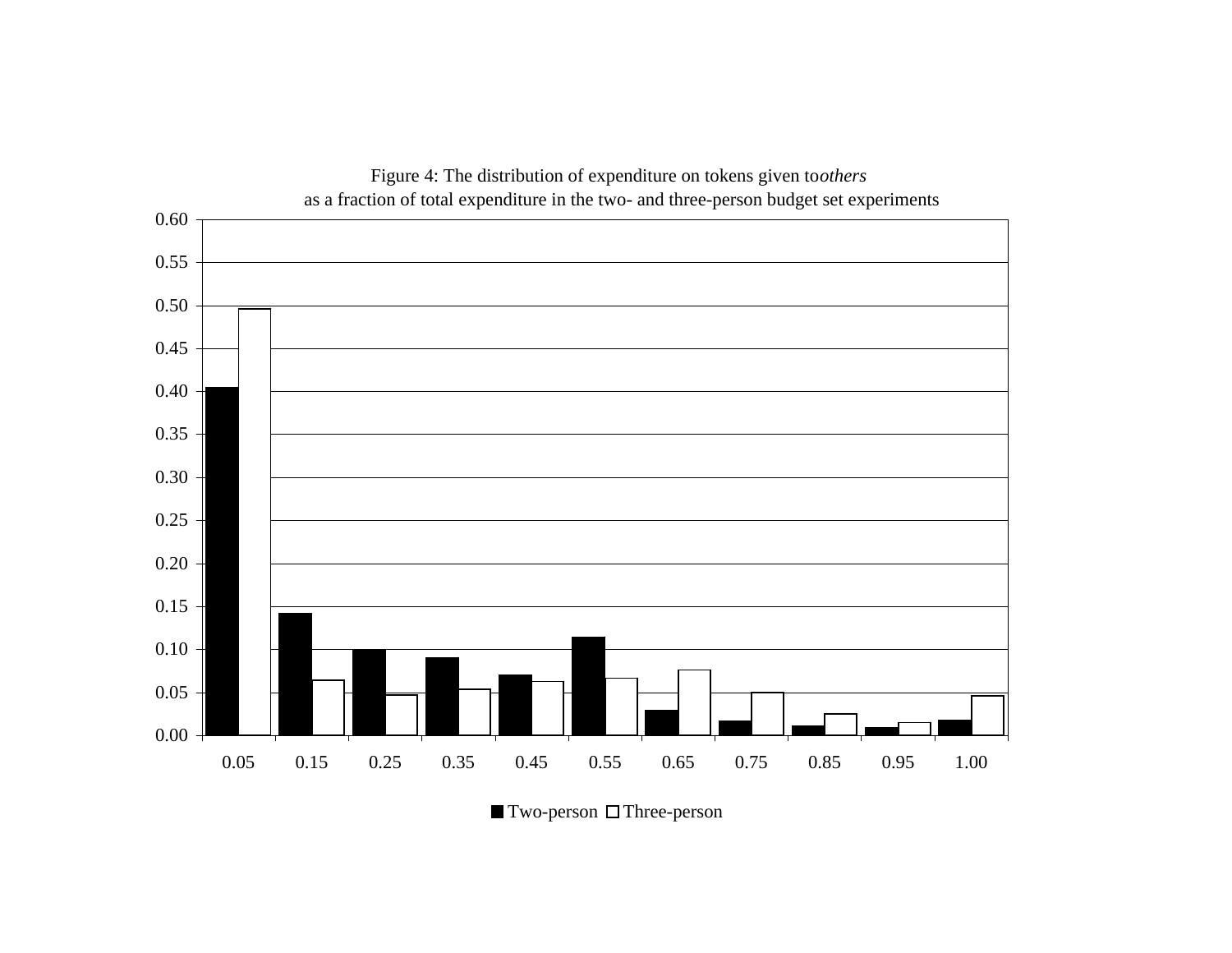

Flat  $\blacksquare$  Intermediate  $\blacksquare$  Steep  $\blacksquare$  All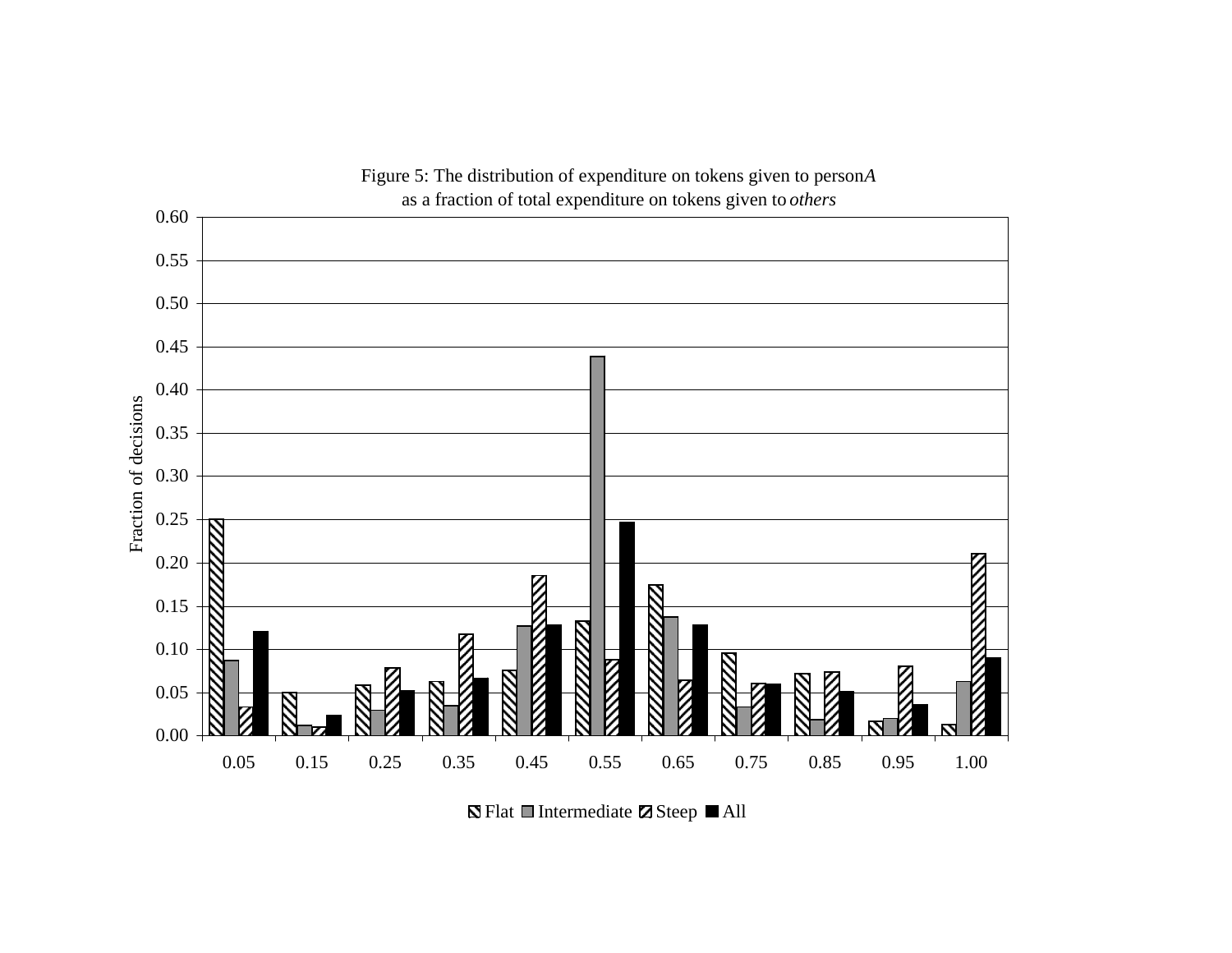

Figure 6: Scatterplot of the CES estimates  $\alpha$  and  $\rho$  in the two- and three-person budget set experiments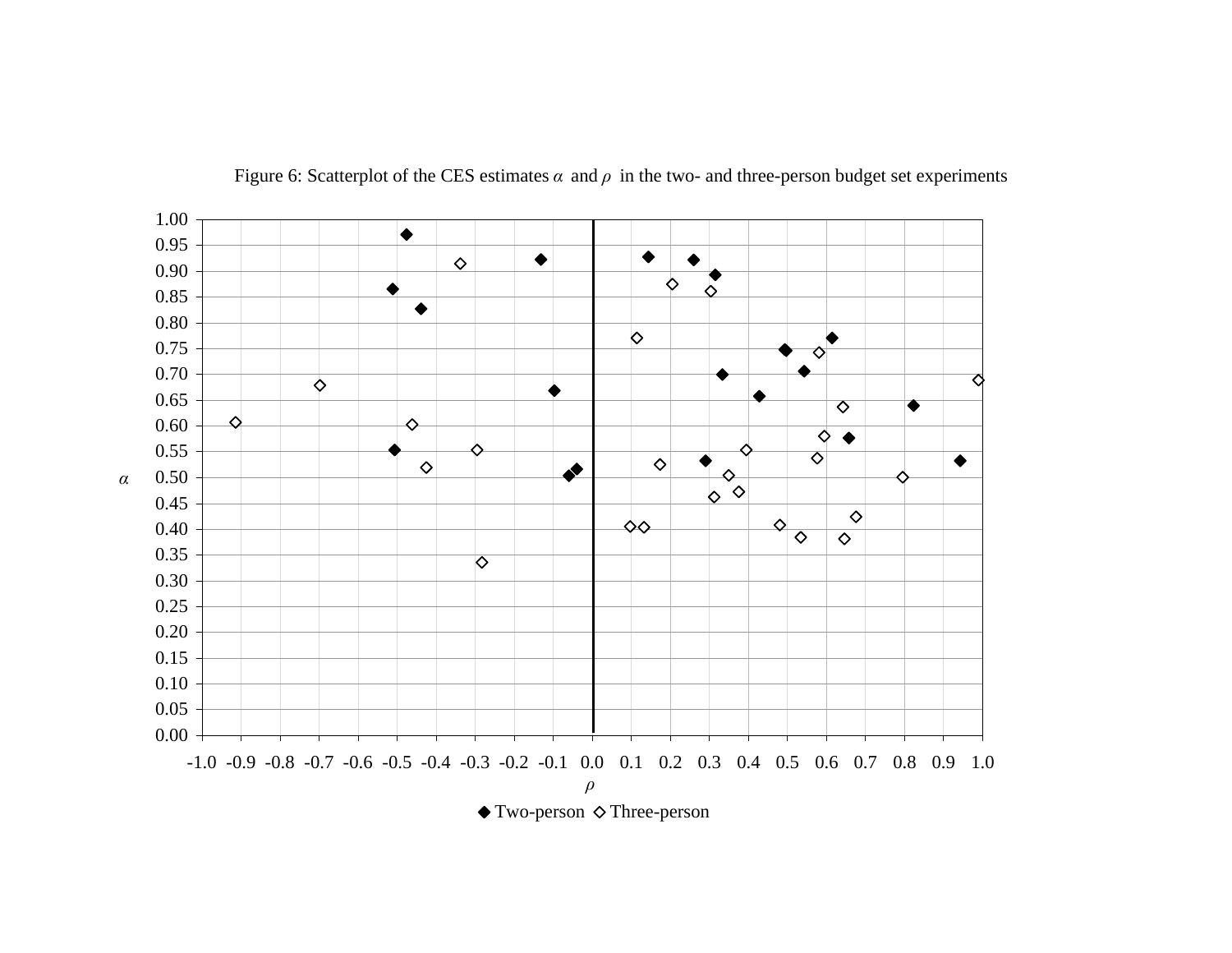

Figure 7: The distribution of the CES parameter  $\rho$  in the two- and three-person budget set experiments

 $\blacksquare$  Two-person  $\Box$  Three-person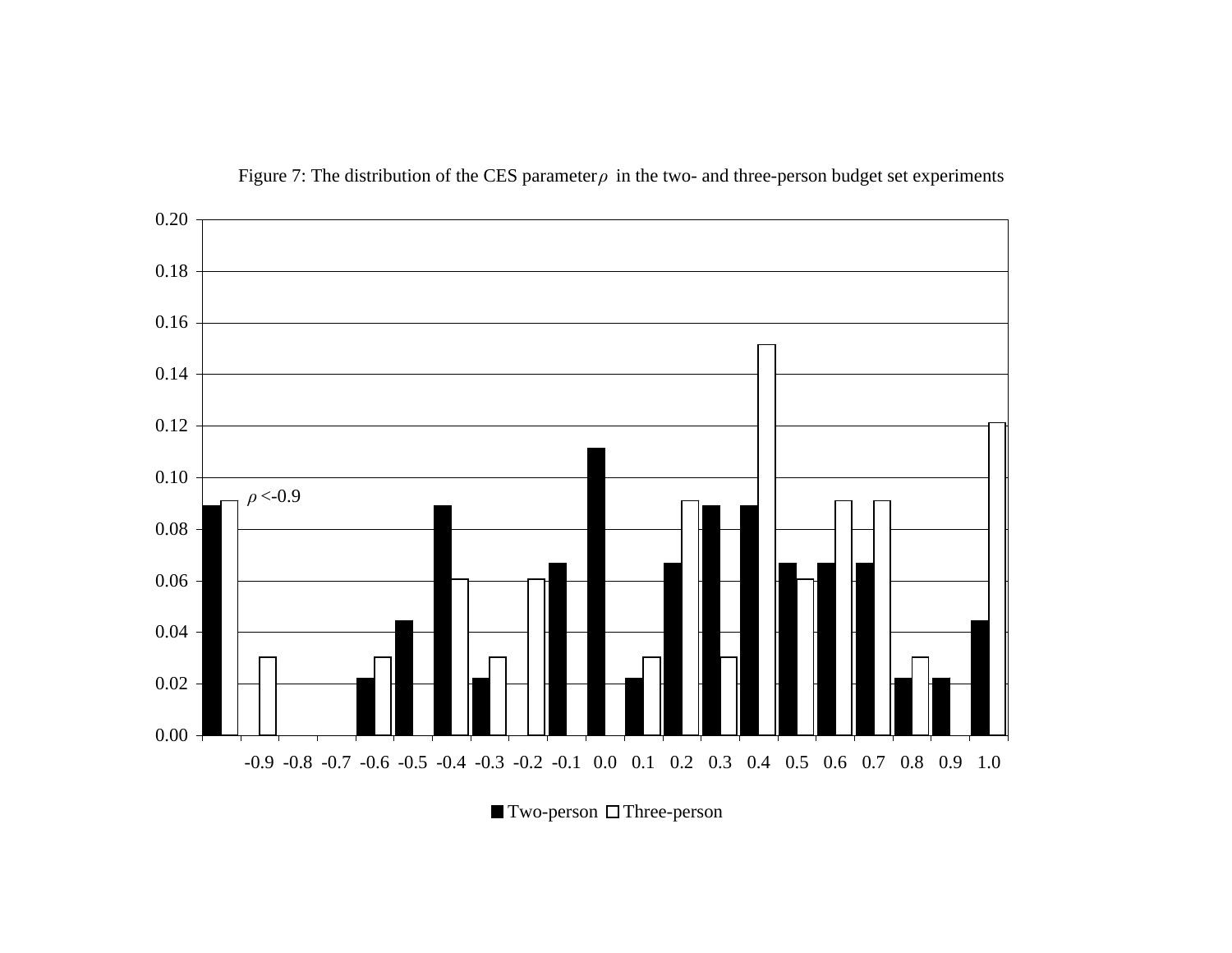

Figure 8: The distribution of the CES sub utility parameter *ρ* ' in the three-person budget set experiment